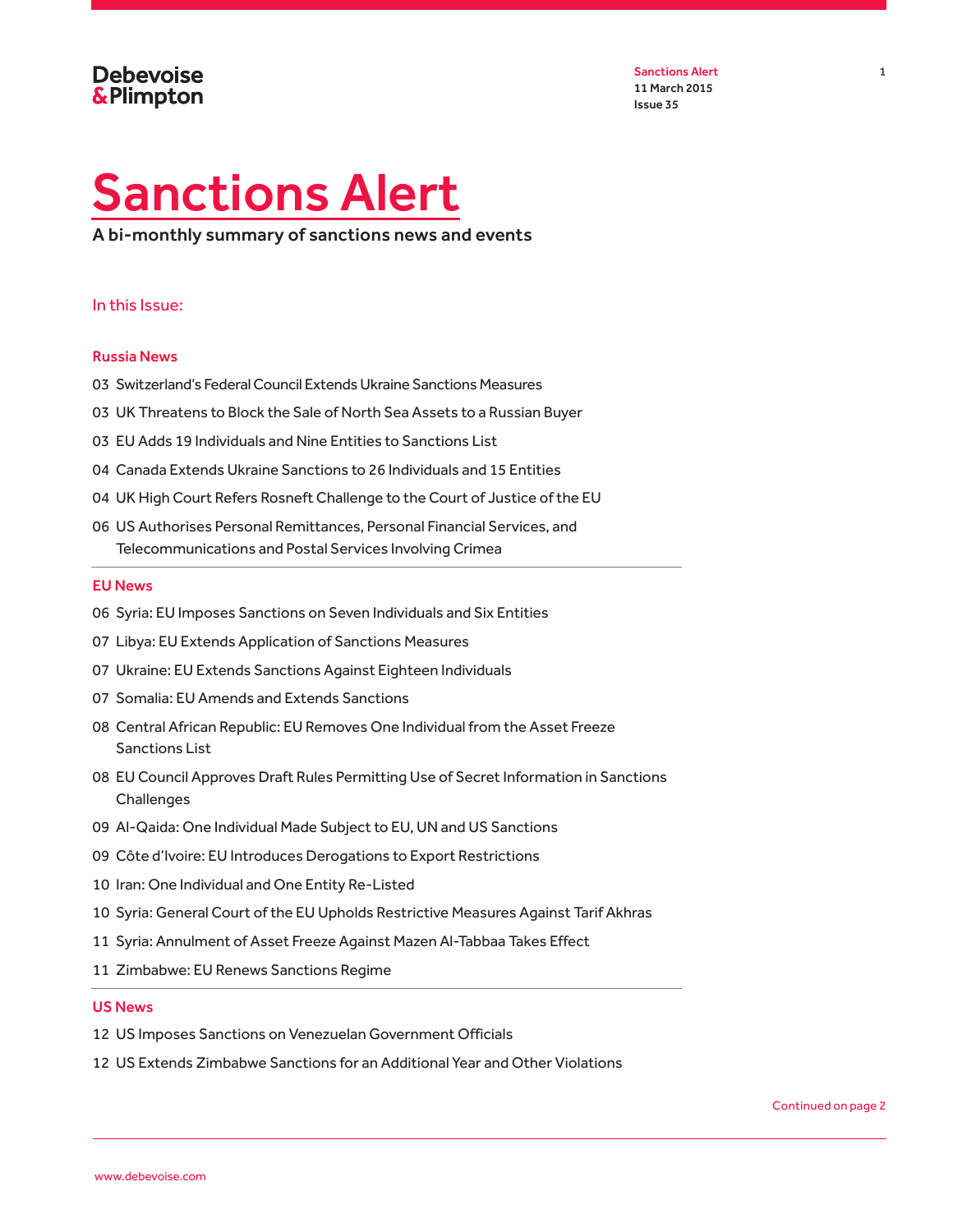

Sanctions Alert 2012 11 March 2015 Issue 35

#### [US News](#page-11-0) (contd.)

- 12 Top NY Financial Regulator Calls for Stricter Oversight of Banks' AML Systems, Stresses Individual Accountability
- 13 [US Applies Further Pressure to the Sinaloa Cartel](#page-12-0)
- 13 [US Allows More Telecommunications Exports to Sudan](#page-12-1)
- 14 [US Removes Sanctions Against Al Taqwa Bank and Youssef Nada](#page-13-0)
- 14 [US Targets International Steroid Distribution Network](#page-13-1)
- 15 [US Targets Nigeria-Based Hezbollah Support Network](#page-14-0)
- 15 [US Delists Individuals and Entities from Narcotics List](#page-14-1)

#### [UK News](#page-14-2)

- 15 [Belarus: UK Removes One Entity from the Asset Freeze Sanctions List](#page-14-3)
- 16 [UK Renews and Amends Final Designations in respect of ETA, Hezbollah and](#page-15-0)  [One Other](#page-15-0)
- 16 [Hamas: UK Renews Final Designations Against Four Individuals](#page-15-1)

#### [UN News](#page-16-0)

- 17 [South Sudan: UN Security Council Passes Resolution to Impose Sanctions on](#page-16-1)  [South Sudan](#page-16-1)
- 17 [Al-Qaida: UN Security Council Committee Adds One Individual to Sanctions List](#page-16-2)
- 17 [DRC: UN Security Council Committee Updates Sanctions List](#page-16-3)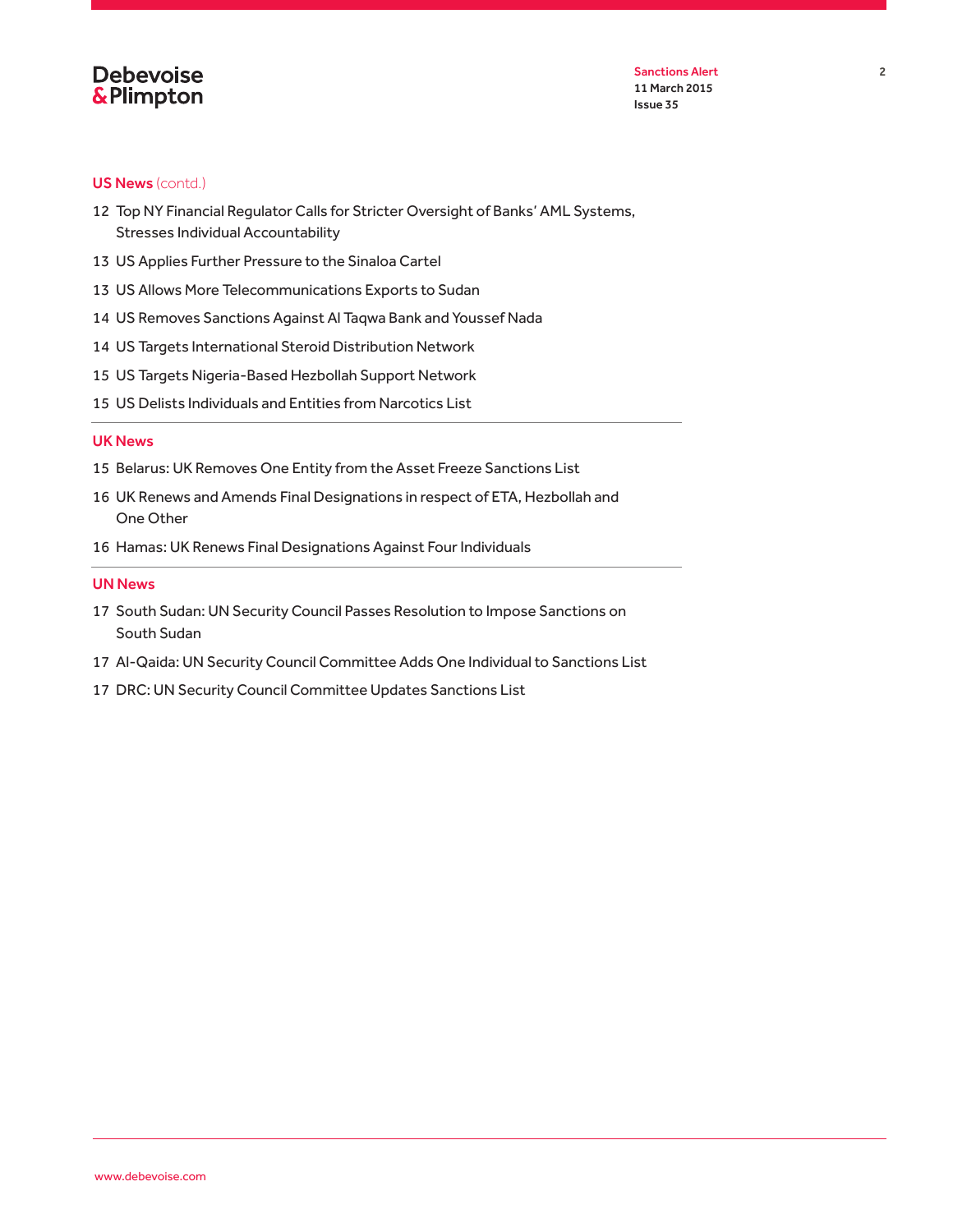Sanctions Alert 3 11 March 2015 Issue 35

#### <span id="page-2-0"></span>Russia News

# Switzerland's Federal Council Extends Ukraine Sanctions Measures

On 6 March 2015, in light of the situation in Ukraine, Switzerland's Federal Council decided to extend its measures so that Swiss territory is not misused to circumvent international sanctions. As outlined in a [statement](https://www.news.admin.ch/message/index.html?lang=en&msg-id=56478) by the Federal Council, all foreign investment is prohibited in Crimea and Sevastopol, with service bans to apply in the investment and

tourism branches, as well as in some other economic sectors. Furthermore, 28 individuals have been added to the list of individuals and entities with which financial intermediaries can no longer enter into new business relationships.

[Back to the top](#page-0-0)

# UK Threatens to Block the Sale of North Sea Assets to a Russian Buyer

The UK government has threatened to prevent the full sale by RWE, the German utility, of its oil and gas division to L1 Energy, an investment vehicle controlled by Mikhail Fridman, a Russian billionaire. L1 Energy completed the takeover of RWE's oil and gas division, which includes gasfields in the North Sea, for £3.7 billion on 2 March 2015. Edward Davey, Secretary of State for the Department of Energy & Climate Change, has raised concerns about the effects that any

tightening of sanctions on Russia may have on the UK gasfields. As a result, the UK government may force Mr Fridman to sell the North Sea assets, which make up roughly 20% of the deal. L1 Energy has threatened to take legal action against the UK government if the transaction is blocked.

*[Independent](http://www.independent.co.uk/news/business/news/russian-oligarch-mikhail-fridman-rounds-on-irrational-north-sea-protection-10081473.html)* Article [Back to the top](#page-0-0)

### <span id="page-2-1"></span>EU Adds 19 Individuals and Nine Entities to Sanctions List

By [Council Decision \(CFSP\) 2015/241](http://eur-lex.europa.eu/legal-content/EN/TXT/PDF/?uri=CELEX:32015D0241&rid=2) and [Council](http://eur-lex.europa.eu/legal-content/EN/TXT/PDF/?uri=OJ:JOL_2015_040_R_0003&rid=3)  [Implementing Regulation \(EU\) 2015/240](http://eur-lex.europa.eu/legal-content/EN/TXT/PDF/?uri=OJ:JOL_2015_040_R_0003&rid=3), published on 16 February 2015, the EU has extended the restrictive measures comprising asset freezes and travel bans contained in [Council Decision 2014/145/CFSP](http://eur-lex.europa.eu/legal-content/EN/TXT/PDF/?uri=CELEX:32014D0145&rid=2) and [Council Regulation \(EU\) No 269/2014](http://eur-lex.europa.eu/legal-content/EN/TXT/PDF/?uri=CELEX:32014R0269&from=EN) against an

additional 19 individuals and nine entities. The 19 individuals include two deputy Defence Ministers of the Russian Federation (Arkady Bakhin, First Deputy Minister of Defence, and Anatoly Antonov, Deputy Minister of Defence), two members of the Russian Federation's Duma, and a senior Russian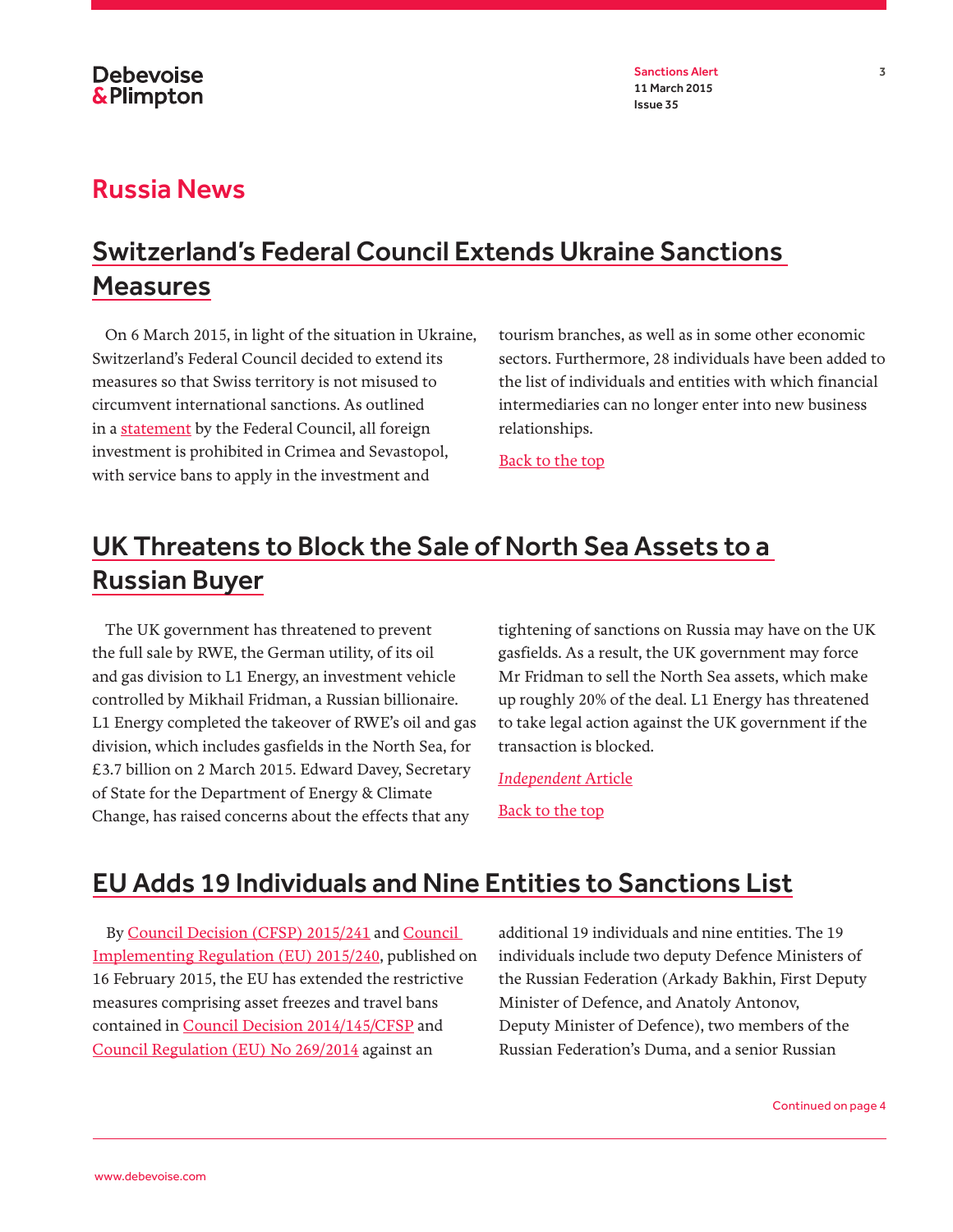Sanctions Alert 4 11 March 2015 Issue 35

Federation military officer (Andrei Kartapolov, deputy chief of the general staff of the Russian Federation's armed forces). The EU Foreign Affairs Council [previously announced](http://www.consilium.europa.eu/en/meetings/fac/2015/02/Outcome-of-the-Council-meeting_FAC_150209_pdf/) the extension of restrictive measures against these individuals on 9 February 2015, but delayed the implementation of the restrictive

measures pending the outcome of settlement talks between Russia, Ukraine, Germany and France (which resulted in the so-called "Minsk II" agreement).

[Back to the top](#page-0-0)

# Canada Extends Ukraine Sanctions to 26 Individuals and 15 Entities

On 17 February 2015, the [Canadian Government](http://pm.gc.ca/eng/news/2015/02/17/expanded-sanctions-list)  [announced](http://pm.gc.ca/eng/news/2015/02/17/expanded-sanctions-list) the extension of the Canadian economic sanctions regime in place. It extended (i) the [Special Economic Measures \(Ukraine\) Regulations](http://laws-lois.justice.gc.ca/eng/regulations/SOR-2014-60/index.html)  [\(SOR/2014-60\)](http://laws-lois.justice.gc.ca/eng/regulations/SOR-2014-60/index.html) by the [Regulations Amending the](http://www.international.gc.ca/sanctions/countries-pays/ukraine_regulations-ukraine_reglements.aspx?lang=eng)  [Special Economic Measures \(Ukraine\) Regulations](http://www.international.gc.ca/sanctions/countries-pays/ukraine_regulations-ukraine_reglements.aspx?lang=eng)  [\(SOR/2015-40\),](http://www.international.gc.ca/sanctions/countries-pays/ukraine_regulations-ukraine_reglements.aspx?lang=eng) which imposed asset freezes against an additional 26 individuals and 15 entities, and (ii) the [Special Economic Measures \(Russia\) Regulations](http://gazette.gc.ca/rp-pr/p2/2014/2014-04-09/html/sor-dors58-eng.php)  [\(SOR/2014-58\)](http://gazette.gc.ca/rp-pr/p2/2014/2014-04-09/html/sor-dors58-eng.php) by the [Regulations Amending the](http://www.international.gc.ca/sanctions/countries-pays/russia_regulations-russie_reglements.aspx?lang=eng) 

[Special Economic Measures \(Russia\) Regulations](http://www.international.gc.ca/sanctions/countries-pays/russia_regulations-russie_reglements.aspx?lang=eng)  [\(SOR/2015-39\),](http://www.international.gc.ca/sanctions/countries-pays/russia_regulations-russie_reglements.aspx?lang=eng) which imposed asset freezes against an additional 11 individuals and two entities.

Individuals targeted include Anatoly Antonov, Deputy Minister of Defence for the Russian Federation, and Sergey Chemezov, CEO of Rostec.

[CBC Article](http://www.cbc.ca/news/politics/ukraine-conflict-canada-issues-new-sanctions-1.2961110)

[Back to the top](#page-0-0)

# <span id="page-3-0"></span>UK High Court Refers Rosneft Challenge to the Court of Justice of the EU

On 9 February 2015, the UK High Court referred a challenge brought by Rosneft by way of judicial review to the Court of Justice of the EU (the "CJEU").

On 20 November 2014, Rosneft challenged certain measures adopted by the United Kingdom authorities to give effect to aspects of [Council](http://eur-lex.europa.eu/legal-content/EN/TXT/PDF/?uri=CELEX:32014R0833&rid=2)  [Regulation \(EU\) No 833/2014](http://eur-lex.europa.eu/legal-content/EN/TXT/PDF/?uri=CELEX:32014R0833&rid=2) as amended by [Council](http://eur-lex.europa.eu/legal-content/EN/TXT/PDF/?uri=CELEX:32014R0960&rid=2)  [Regulation \(EU\) No 960/2014](http://eur-lex.europa.eu/legal-content/EN/TXT/PDF/?uri=CELEX:32014R0960&rid=2) and [Council Regulation](http://eur-lex.europa.eu/legal-content/EN/TXT/PDF/?uri=CELEX:32014R1290&rid=1)  [\(EU\) No 1290/2014](http://eur-lex.europa.eu/legal-content/EN/TXT/PDF/?uri=CELEX:32014R1290&rid=1) ("Regulation 833"), along with other measures of EU law giving rise to sanctions

measures. Following the High Court's refusal to grant Rosneft's application to stay the UK's implementation of the sanctions (See [Issue 32 of the](http://www.debevoise.com/~/media/files/insights/publications/2014/12/sanctions_alert_issue32.pdf) *Sanctions Alert* for further detail), the matter has now been referred to the CJEU by the High Court.

[Council Decision 2014/512/CFSP](http://eur-lex.europa.eu/legal-content/EN/TXT/PDF/?uri=CELEX:32014D0512&rid=7) (as amended by [Council Decision 2014/659/CFSP](http://eur-lex.europa.eu/legal-content/EN/TXT/PDF/?uri=CELEX:32014D0659&rid=2) and [Council](http://eur-lex.europa.eu/legal-content/EN/TXT/PDF/?uri=CELEX:32014D0872&rid=1)  [Decision 2014/872/CFSP\)](http://eur-lex.europa.eu/legal-content/EN/TXT/PDF/?uri=CELEX:32014D0872&rid=1) ("Decision 512") and Regulation 833 introduced prohibitions on the export of technology to Russian companies for use in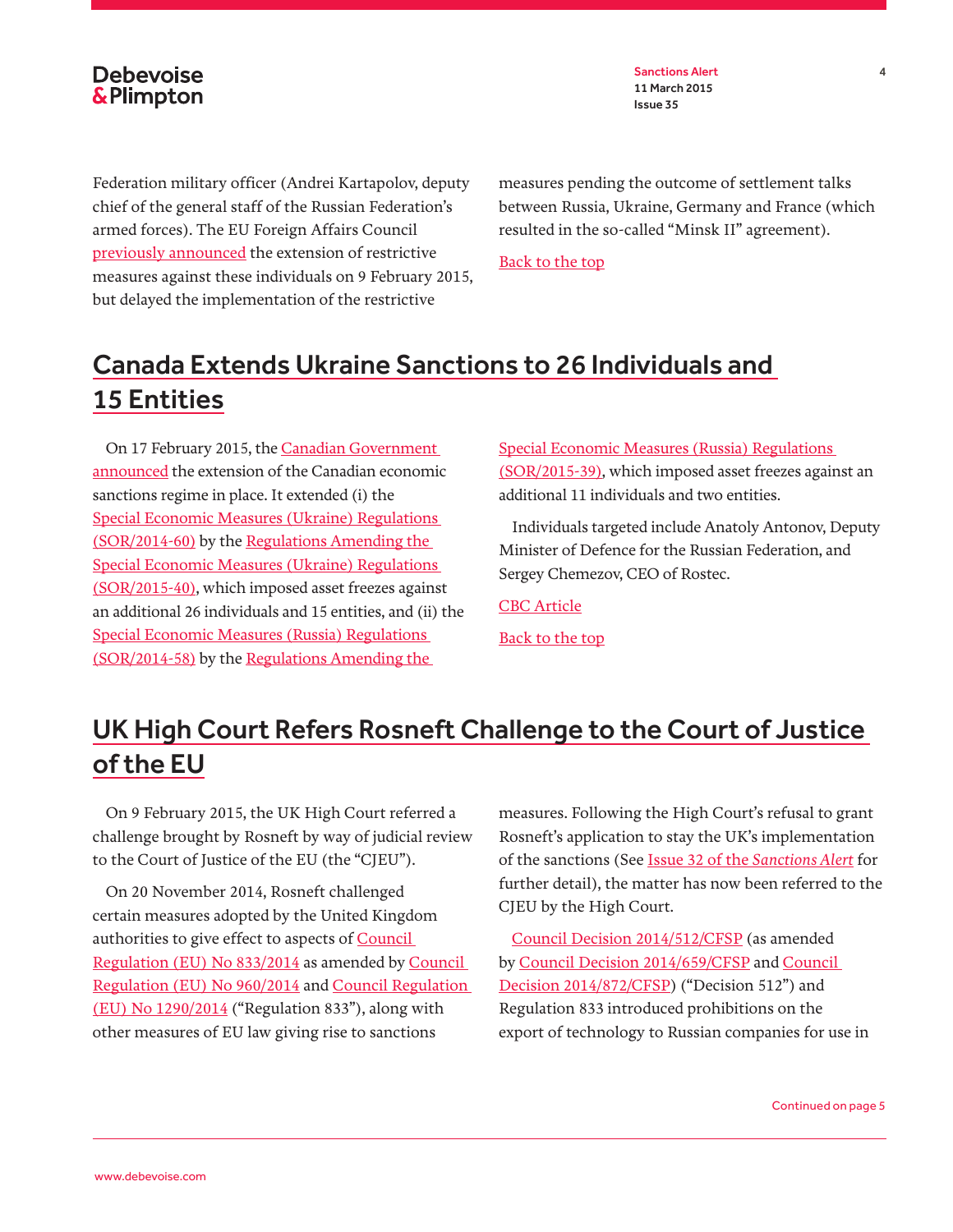deep water or Arctic oil exploration and production or shale oil projects. Decision 512 and Regulation 833 also introduced restrictions on providing "*financial assistance*" in respect of these exports and prohibited access to certain capital markets by specified Russian companies, including Rosneft. The contested measures include UK statutory instruments, which introduced criminal liability for violating the restrictive measures contained in Regulation 833, as well as guidance concerning the meaning of "*financial assistance*".

The High Court referred three questions to the CJEU:

- 1. whether the CJEU has jurisdiction to rule on the validity of a Council decision adopted pursuant to the Common Foreign and Security Policy ("CFSP") of the EU under the procedures set out in Article 267 of the Treaty on the Functioning of the European Union;
- 2. whether Regulation 833 and Decision 512 are valid and, if so, whether they are sufficiently certain in their meaning. The question of validity includes whether Regulation 833 and Decision 512 breach the [Partnership and](http://www.google.co.uk/url?sa=t&rct=j&q=&esrc=s&source=web&cd=3&ved=0CDEQFjAC&url=http%3A%2F%2Fwww.russianmission.eu%2Fuserfiles%2Ffile%2Fpartnership_and_cooperation_agreement_1997_english.pdf&ei=PFf4VLO3M8nWPfXgAQ&usg=AFQjCNEWP5P_XZOUd6k399-jo6l-h_-Wjw&bvm=bv.87519884,d.ZWU)  [Cooperation Agreement](http://www.google.co.uk/url?sa=t&rct=j&q=&esrc=s&source=web&cd=3&ved=0CDEQFjAC&url=http%3A%2F%2Fwww.russianmission.eu%2Fuserfiles%2Ffile%2Fpartnership_and_cooperation_agreement_1997_english.pdf&ei=PFf4VLO3M8nWPfXgAQ&usg=AFQjCNEWP5P_XZOUd6k399-jo6l-h_-Wjw&bvm=bv.87519884,d.ZWU) ("Partnership Agreement") between the EU and Russia. The Partnership Agreement provides for, amongst other things, the free movement of capital between residents of the EU and Russia and the freedom of transit of goods in the territories of both parties; and
- 3. if Regulation 833 is valid as drafted, the High Court requested guidance on:
	- a. whether the term "*financial assistance*" includes processing of payments;
	- b. whether Global Depositary Receipts ("GDRs") issued after 12 September 2014 in respect of

Sanctions Alert 5 11 March 2015 Issue 35

shares in sanctioned companies issued before this date are restricted under Regulation 833; and

c. the meaning of the terms "shale" and "waters deeper than 150 meters" under Regulation 833.

In referring these questions, the High Court provided its preliminary views on each issue. While these views are not determinative, they nonetheless provide some interesting observations. First, the High Court considered that there was "some force" in Rosneft's submission that Regulation 833 and Decision 512 may represent a breach of the Partnership Agreement. Second, the High Court strongly indicated that questions relating to CFSP Decisions should be subject to review by the CJEU, in part on human rights grounds, suggesting that EU member state courts may be more willing to send such challenges to the CJEU in the future. Third, the High Court recognised that the scope of the term "financial assistance" is a topic of dispute among EU Member States, and that the UK has taken a wider interpretation of this term than certain other EU Member States. Fourth, the High Court opined that the correct interpretation of Regulation 833 in regards to GDRs is that it prohibits the issuance of any new GDRs relating to securities of sanctioned entities, regardless of whether the underlying securities in question were issued prior to 12 September 2014.

It is notable that Rosneft (and other sanctioned Russian entities) has made a separate application to the CJEU for annulment of Regulation 833 and Decision 512. With this in mind, the High Court recognised that there was a risk that, without a referral, courts in different EU Member States may reach different conclusions on these issues, with such differences already existing in guidance issued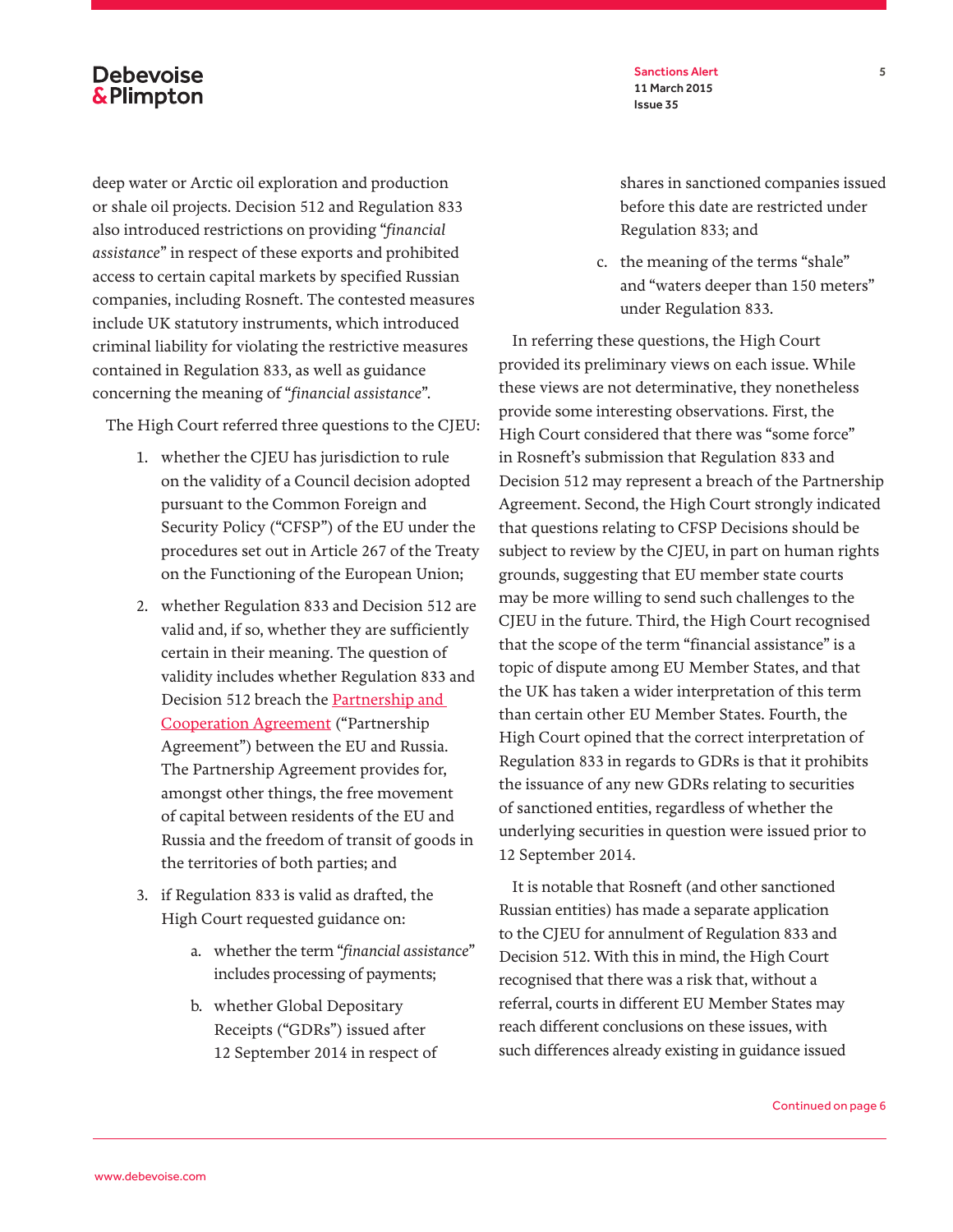Sanctions Alert 6 11 March 2015 Issue 35

by different Member States. Further, the High Court recognised that, by having these questions answered by the CJEU, other Member States and EU institutions would be able to make submissions on these issues. Finally, the High Court also took into account the fact that, as Rosneft's standing to bring a direct challenge in the CJEU was in dispute, the referral was required

to ensure that the CJEU ruled on the merits of Rosneft's claim.

*[R \(on the application of OJSC Rosneft Oil Company\) v](http://www.bailii.org/ew/cases/EWHC/Admin/2015/248.html)  HM Treasury and others* [\[2015\] EWHC 248 \(Admin\)](http://www.bailii.org/ew/cases/EWHC/Admin/2015/248.html)

[Back to the top](#page-0-0)

## <span id="page-5-0"></span>US Authorises Personal Remittances, Personal Financial Services, and Telecommunications and Postal Services Involving Crimea

On 30 January 2015, the US Department of the Treasury [issued three new authorisations](http://www.treasury.gov/resource-center/sanctions/OFAC-Enforcement/Pages/20150130.aspx) for activities by US individuals that otherwise would be prohibited by the US embargo of Crimea. Ukraine General License No. 6 allows US persons to make, and US financial institutions to process, non-commercial personal remittances to Crimea. Charitable remittances and remittances to fund a business, including a family business, remain forbidden without a specific license. Ukraine General License No. 7 allows US financial institutions to maintain and operate personal, non-commercial accounts for residents of Crimea.

Ukraine General License No. 8 allows transactions incident to telecommunications and mail with Crimea. However, the provision of telecommunications equipment and technology to Crimea, and the leasing of satellite or terrestrial network transmission capacity to persons in Crimea, remain forbidden without a specific licence. In addition, transactions with Specially Designated Nationals ("SDNs"), or with entities 50% or more owned by SDNs, are excluded from all three general licences.

[Back to the top](#page-0-0)

#### <span id="page-5-1"></span>EU News

### <span id="page-5-2"></span>Syria: EU Imposes Sanctions on Seven Individuals and Six Entities

On 6 March 2015, the EU strengthened sanctions against Syria by adding seven individuals and six entities to its asset freeze and travel ban lists, pursuant to [Council Implementing Regulation \(EU\) 2015/375](http://eur-lex.europa.eu/legal-content/EN/TXT/PDF/?uri=OJ:JOL_2015_064_R_0005&from=EN) and [Council Implementing Decision \(CFSP\) 2015/383](http://eur-lex.europa.eu/legal-content/EN/TXT/PDF/?uri=OJ:JOL_2015_064_R_0013&from=EN), which amend [Regulation \(EU\) No 36/2012](http://eur-lex.europa.eu/legal-content/EN/TXT/PDF/?uri=CELEX:32012R0036&qid=1425895644572&from=EN) and

[Decision 2013/255/CFSP](http://eur-lex.europa.eu/legal-content/EN/TXT/PDF/?uri=CELEX:32013D0255&from=EN). In a [statement,](http://www.consilium.europa.eu/en/press/press-releases/2015/03/150305-council-extends-eu-sanctions-over-misappropriation-ukrainian-state-funds/) the European Council said that it reinforced restrictive measures against sponsors of the Syrian regime, as the situation in Syria continues to deteriorate.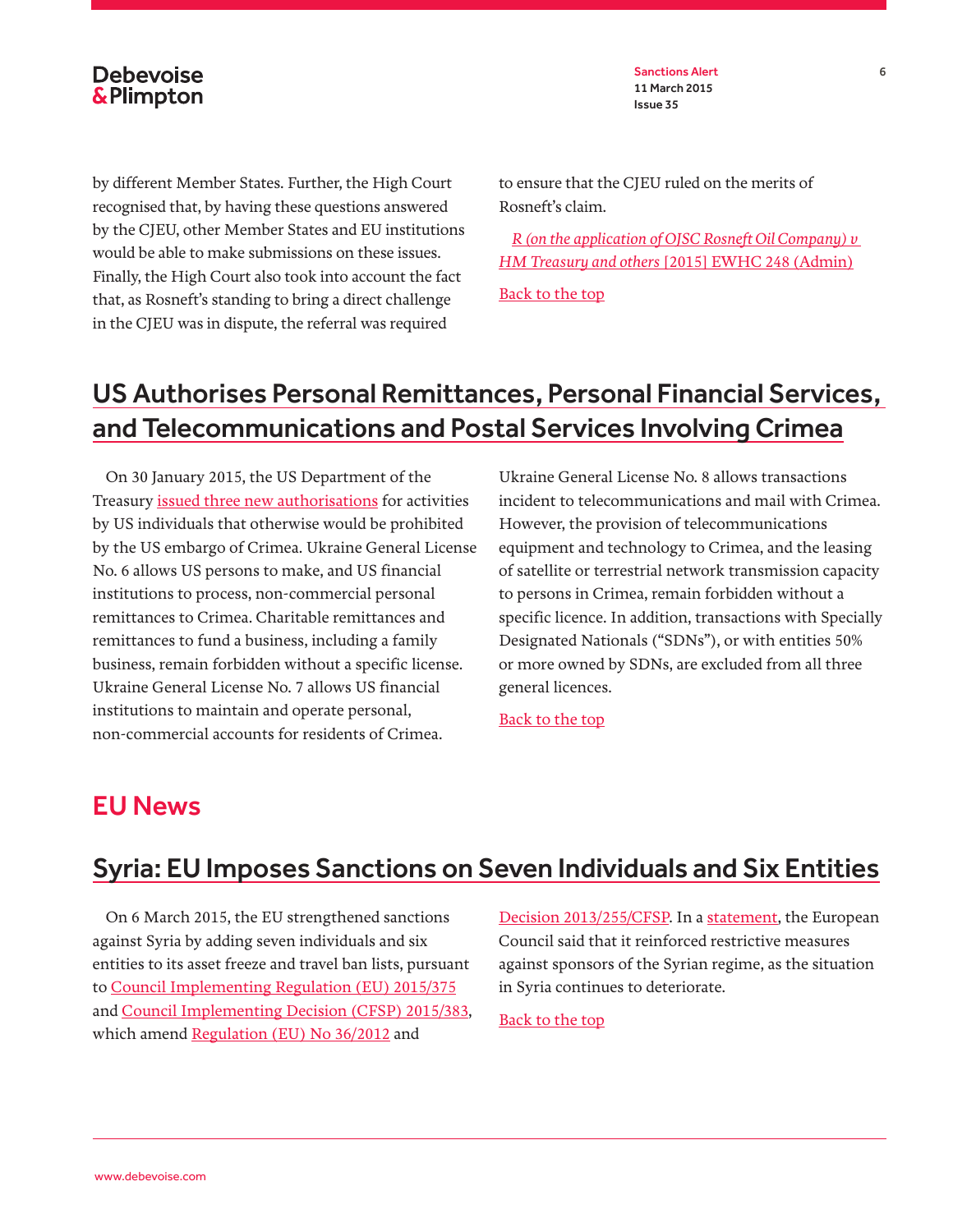### <span id="page-6-0"></span>Libya: EU Extends Application of Sanctions Measures

On 6 March 2015, the EU, through [Council Decision](http://eur-lex.europa.eu/legal-content/EN/TXT/PDF/?uri=OJ:JOL_2015_064_R_0012&from=EN)  [\(CFSP\) 2015/382 \("Decision 382"\)](http://eur-lex.europa.eu/legal-content/EN/TXT/PDF/?uri=OJ:JOL_2015_064_R_0012&from=EN), extended the application of the travel ban and asset freeze sanctions to match the scope of equivalent [UN Security Council](http://www.un.org/press/en/2014/sc11537.doc.htm)  [measures, as set out in UN Security Council Resolution](http://www.un.org/press/en/2014/sc11537.doc.htm)  [2174 \(2014\),](http://www.un.org/press/en/2014/sc11537.doc.htm) which amends [UN Security Council](http://www.google.co.uk/url?sa=t&rct=j&q=&esrc=s&source=web&cd=1&cad=rja&uact=8&ved=0CCIQFjAA&url=http%3A%2F%2Fwww.icc-cpi.int%2FNR%2Frdonlyres%2F081A9013-B03D-4859-9D61-5D0B0F2F5EFA%2F0%2F1970Eng.pdf&ei=l6n9VNHLNIXaPeOWgYgE&usg=AFQjCNEPyEXFtmovpV2iiGkQjEItQQj4TQ&bvm=bv.87611401,d.ZWU)  [Resolution 1970 \(2011\)](http://www.google.co.uk/url?sa=t&rct=j&q=&esrc=s&source=web&cd=1&cad=rja&uact=8&ved=0CCIQFjAA&url=http%3A%2F%2Fwww.icc-cpi.int%2FNR%2Frdonlyres%2F081A9013-B03D-4859-9D61-5D0B0F2F5EFA%2F0%2F1970Eng.pdf&ei=l6n9VNHLNIXaPeOWgYgE&usg=AFQjCNEPyEXFtmovpV2iiGkQjEItQQj4TQ&bvm=bv.87611401,d.ZWU). The EU also removed two individuals from its sanctions list, following the judgment of the General Court of the EU in *Kadhaf Al Dam v Council* ([T-348/13](http://curia.europa.eu/juris/document/document.jsf?text=&docid=159998&pageIndex=0&doclang=EN&mode=req&dir=&occ=first&part=1&cid=101627), 24 September 2014), and provided further information on the listing of another

individual, pursuant to Decision 382 and [Council](http://eur-lex.europa.eu/legal-content/EN/TXT/PDF/?uri=OJ:JOL_2015_064_R_0006&from=EN)  [Implementing Regulation \(EU\) 2015/376](http://eur-lex.europa.eu/legal-content/EN/TXT/PDF/?uri=OJ:JOL_2015_064_R_0006&from=EN), which amend [Council Decision 2011/137/CFSP](http://eur-lex.europa.eu/legal-content/EN/TXT/PDF/?uri=CELEX:32011D0137&from=EN) and [Council](http://eur-lex.europa.eu/legal-content/EN/TXT/PDF/?uri=CELEX:32011R0204&from=EN)  [Regulation \(EU\) No 204/2011.](http://eur-lex.europa.eu/legal-content/EN/TXT/PDF/?uri=CELEX:32011R0204&from=EN) Ahmed Mohammed Qadhaf Al-Dam and Mohamad Ali Zidane were both removed from the sanctions list. The details of Colonel Mas'ud Abdulhafiz were amended to include his date of birth and a known alias.

[Back to the top](#page-0-0)

### <span id="page-6-1"></span>Ukraine: EU Extends Sanctions Against Eighteen Individuals

On 5 March 2015, the EU extended the duration of existing sanctions against eighteen individuals pursuant to [Council Implementing Regulation \(EU\) 2015/357](http://eur-lex.europa.eu/legal-content/EN/TXT/PDF/?uri=OJ:JOL_2015_062_R_0001&from=EN) and [Council Decision \(CFSP\) 2015/364,](http://eur-lex.europa.eu/legal-content/EN/TXT/PDF/?uri=OJ:JOL_2015_062_R_0008&from=EN) which amend [Council Regulation \(EU\) No 208/2014](http://eur-lex.europa.eu/legal-content/EN/TXT/PDF/?uri=CELEX:32014R0208&from=EN) and [Council](http://eur-lex.europa.eu/legal-content/EN/TXT/PDF/?uri=CELEX:32014D0119&from=EN)  [Decision 2014/119/CFSP.](http://eur-lex.europa.eu/legal-content/EN/TXT/PDF/?uri=CELEX:32014D0119&from=EN) In a statement, the European Council said the measures consist in "an asset freeze

on persons subject to initial investigations on the embezzlement of Ukrainian state funds", which include Viktor Yanukovych, the former president. The asset freezes are extended by one year for 14 of the individuals and by three months for the remaining four individuals.

[Back to the top](#page-0-0)

#### <span id="page-6-2"></span>Somalia: EU Amends and Extends Sanctions

On 3 March 2015, the EU published [Council](http://eur-lex.europa.eu/legal-content/EN/TXT/PDF/?uri=OJ:JOL_2015_058_R_0014&from=EN)  [Decision \(CFSP\) 2015/335](http://eur-lex.europa.eu/legal-content/EN/TXT/PDF/?uri=OJ:JOL_2015_058_R_0014&from=EN) and [Council Implementing](http://eur-lex.europa.eu/legal-content/EN/TXT/PDF/?uri=OJ:JOL_2015_058_R_0004&from=EN)  [Regulation \(EU\) 2015/325,](http://eur-lex.europa.eu/legal-content/EN/TXT/PDF/?uri=OJ:JOL_2015_058_R_0004&from=EN) which amend [Council](http://www.google.co.uk/url?sa=t&rct=j&q=&esrc=s&source=web&cd=1&cad=rja&uact=8&ved=0CCEQFjAA&url=http%3A%2F%2Feur-lex.europa.eu%2FLexUriServ%2FLexUriServ.do%3Furi%3DOJ%3AL%3A2010%3A105%3A0017%3A0021%3AEN%3APDF&ei=WUL2VLLwHIO3ONufgdAK&usg=AFQjCNFgbS80EuYEf9iPLkWfWsTQ6cRANA)  [Decision 2010/231/CFSP](http://www.google.co.uk/url?sa=t&rct=j&q=&esrc=s&source=web&cd=1&cad=rja&uact=8&ved=0CCEQFjAA&url=http%3A%2F%2Feur-lex.europa.eu%2FLexUriServ%2FLexUriServ.do%3Furi%3DOJ%3AL%3A2010%3A105%3A0017%3A0021%3AEN%3APDF&ei=WUL2VLLwHIO3ONufgdAK&usg=AFQjCNFgbS80EuYEf9iPLkWfWsTQ6cRANA) and Council Regulation (EU) [356/2010](http://www.google.co.uk/url?sa=t&rct=j&q=&esrc=s&source=web&cd=1&ved=0CCIQFjAA&url=http%3A%2F%2Feur-lex.europa.eu%2FLexUriServ%2FLexUriServ.do%3Furi%3DOJ%3AL%3A2010%3A105%3A0001%3A0009%3AEN%3APDF&ei=hD73VO_ZII6HPb6kgYgJ&usg=AFQjCNEK5nzSUy9vASOUD4j-iY0uqa6E0Q&bvm=bv.87519884,d.ZWU) in respect of sanctions against Somalia.

Pursuant to the new legislation, EU Member States may now inspect vessels bound to or from Somalia, in both Somali territorial waters and on the high seas off the Somali coast, which they have reasonable grounds to believe are (i) carrying charcoal from Somalia in violation of the charcoal ban; (ii) carrying weapons or military equipment to Somalia, directly or indirectly, in violation of the arms embargo on Somalia; or (iii) carrying weapons or military equipment to individuals or entities designated by the UN Security Council Sanctions Committee ("UN Sanctions Committee").

Continued on page 8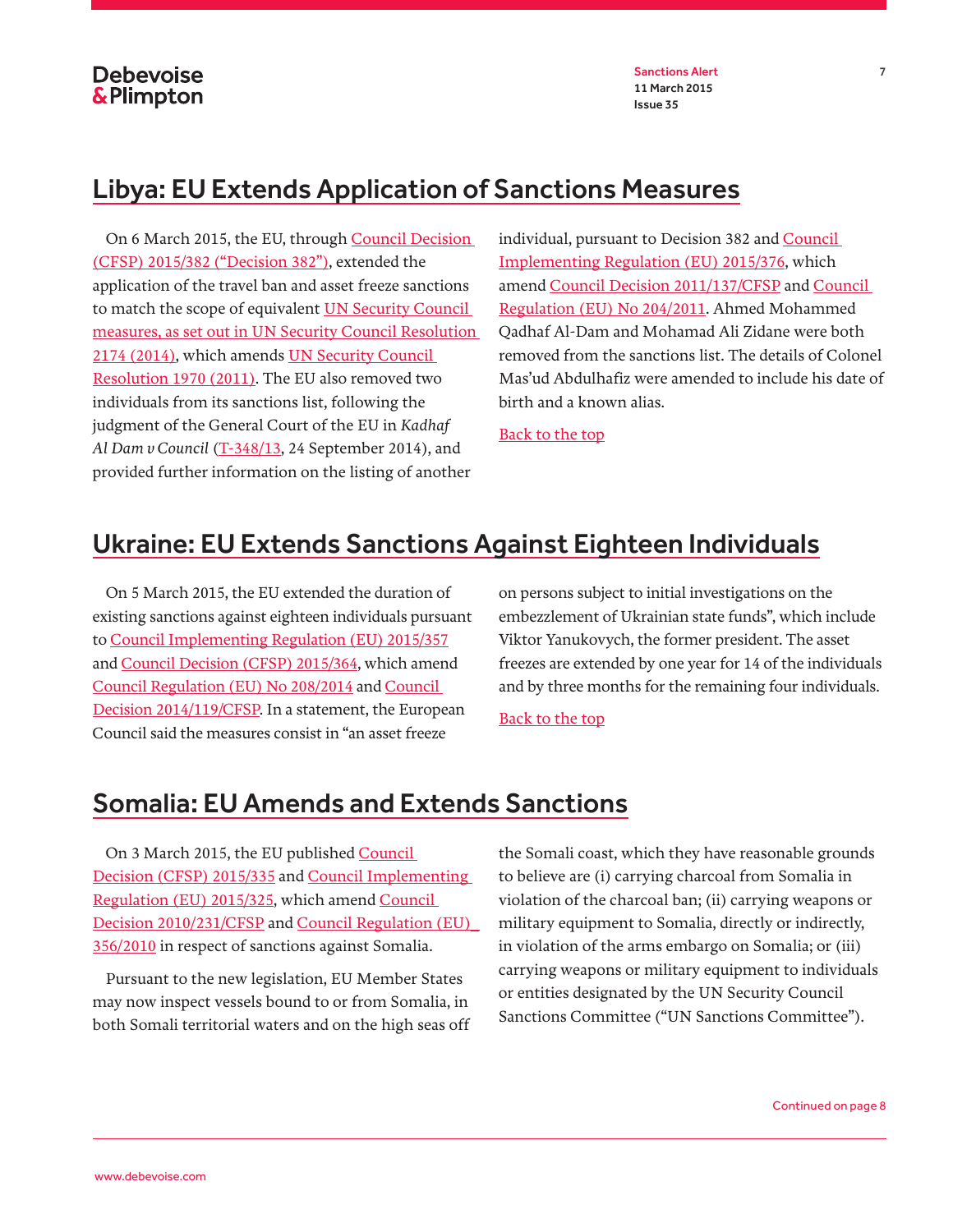Sanctions Alert 8 11 March 2015 Issue 35

Member States may seize and dispose of such items and provide a written report to the UN Sanctions Committee. The new legislation also removes Mohamed Sa'id from the asset freeze list. The changes reflect the UN Security Council's [decision of](http://www.un.org/press/en/2014/sc11718.doc.htm) 

[19 December 2014](http://www.un.org/press/en/2014/sc11718.doc.htm) to amend the UN's sanctions against Somalia (as reported in **Issue 33 of the Sanctions Alert**).

[Back to the top](#page-0-0)

# <span id="page-7-0"></span>Central African Republic: EU Removes One Individual from the Asset Freeze Sanctions List

On 2 March 2015, the EU removed Levy Yakete from the sanctions list for the Central African Republic by [Council Implementing Regulation \(EU\) 2015/324](http://eur-lex.europa.eu/legal-content/EN/TXT/PDF/?uri=OJ:JOL_2015_058_R_0003&from=EN) and [Council Implementing Decision \(CFSP\) 2015/336](http://eur-lex.europa.eu/legal-content/EN/TXT/PDF/?uri=OJ:JOL_2015_058_R_0015&from=EN),

which amend [Council Regulation \(EU\) No 224/2014](http://eur-lex.europa.eu/legal-content/EN/TXT/PDF/?uri=CELEX:32014R0224&from=EN) and [Council Decision 2013/798/CFSP.](http://eur-lex.europa.eu/legal-content/EN/TXT/PDF/?uri=CELEX:32013D0798&from=EN)

[Back to the top](#page-0-0)

### <span id="page-7-1"></span>EU Council Approves Draft Rules Permitting Use of Secret Information in Sanctions Challenges

On 10 February 2015, the [Council of the European](http://www.consilium.europa.eu/en/meetings/gac/2015/02/st06085_en15_pdf/)  [Union](http://www.consilium.europa.eu/en/meetings/gac/2015/02/st06085_en15_pdf/) approved the [Draft Rules of Procedure of](http://data.consilium.europa.eu/doc/document/ST-16724-2014-INIT/en/pdf)  [the General Court of the EU](http://data.consilium.europa.eu/doc/document/ST-16724-2014-INIT/en/pdf) (the "Rules"), which will permit the General Court of the EU to take into account intelligence and other secret or confidential information not disclosed to other parties in proceedings to challenge the imposition of EU restrictive measures. The Rules require the General Court to balance the right to effective judicial protection against the "*requirements flowing from the security of the Union or one or more of its Member States or the conduct of their international relations*", and to use procedures appropriate to balancing such requirements, including the use of non-confidential summaries of confidential material.

The UK abstained from the vote concerning the Rules on the grounds that the Rules as drafted did not offer sufficient safeguards to protect the confidentiality of any confidential information. The Rules will come into force if approved by the General Court.

[Summary and Conclusions of the European Scrutiny](http://www.publications.parliament.uk/pa/cm201415/cmselect/cmeuleg/219-xxviii/21916.htm)  [Committee dated 14 January 2015](http://www.publications.parliament.uk/pa/cm201415/cmselect/cmeuleg/219-xxviii/21916.htm)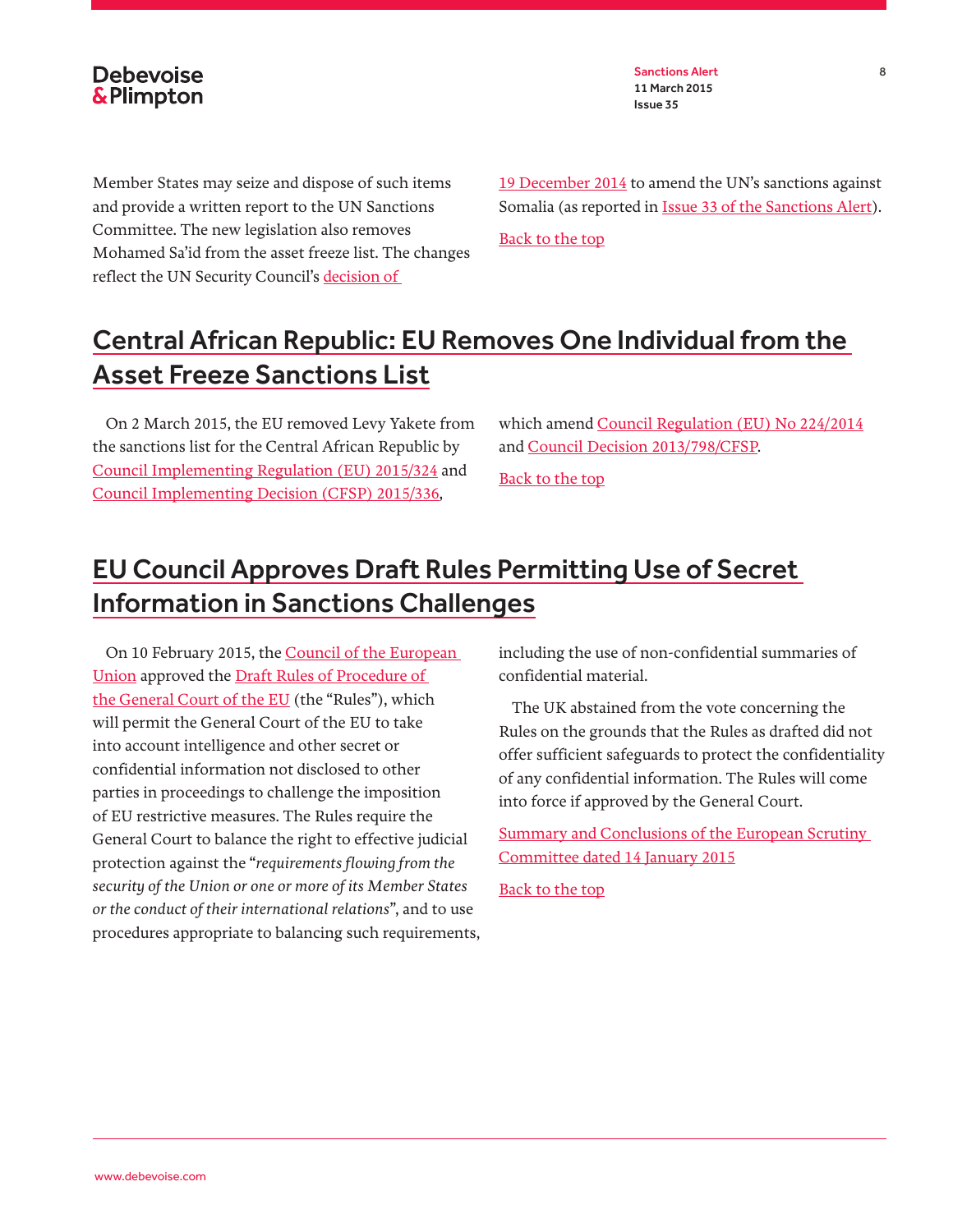Sanctions Alert 9 11 March 2015 Issue 35

#### <span id="page-8-0"></span>Al-Qaida: One Individual Made Subject to EU, UN and US Sanctions

By [Commission Implementing Regulation](http://eur-lex.europa.eu/legal-content/EN/TXT/PDF/?uri=OJ:JOL_2015_047_R_0008&rid=1)  [\(EU\) 2015/274](http://eur-lex.europa.eu/legal-content/EN/TXT/PDF/?uri=OJ:JOL_2015_047_R_0008&rid=1), which amends [Council Regulation](http://eur-lex.europa.eu/legal-content/EN/TXT/PDF/?uri=CELEX:32002R0881&rid=9)  [\(EC\) No 881/2002,](http://eur-lex.europa.eu/legal-content/EN/TXT/PDF/?uri=CELEX:32002R0881&rid=9) the EU has introduced an asset freeze against Denis Cuspert under the restrictive measures regime in place in respect of Al-Qaida. Mr Cuspert is a German national and former music artist who is now deemed to be affiliated with ISIS.

Mr Cuspert was added to the UN Al-Qaida Sanctions List on 10 February 2015 by the UN Security Council Committee established pursuant to UN Security Council Resolutions [1267 \(1999\)](http://www.un.org/en/ga/search/view_doc.asp?symbol=S/RES/1267(1999)) and [1989 \(2011\)](http://www.un.org/en/ga/search/view_doc.asp?symbol=S/RES/1989(2011)) concerning Al-Qaida and associated individuals and

entities. ISIS is listed as Al-Qaida in Iraq on the UN Al-Qaida Sanctions List. A narrative summary of the Committee's reasons for listing Mr Cuspert is available [here](http://www.un.org/sc/committees/1267/NSQI34715E.shtml). The updated UN Al-Qaida Sanctions List is available [here](http://www.un.org/sc/committees/1267/aq_sanctions_list.shtml).

To implement Mr Cuspert's UN designation, the US Department of State has [designated him](http://www.state.gov/r/pa/prs/ps/2015/02/237324.htm) as a Specially Designated Global Terrorist. Consequently, all of his US property and interests are now blocked and US persons may not engage in transactions for his benefit.

[Back to the top](#page-0-0)

### Côte d'Ivoire: EU Introduces Derogations to Export Restrictions

By [Council Decision \(CFSP\) 2015/202,](http://eur-lex.europa.eu/legal-content/EN/TXT/PDF/?uri=CELEX:32015D0202&rid=1) which amends [Council Decision 2010/656/CFSP](http://eur-lex.europa.eu/legal-content/EN/TXT/PDF/?uri=CELEX:32010D0656&rid=1), and [Council Regulation \(EU\) 2015/192](http://eur-lex.europa.eu/legal-content/EN/TXT/PDF/?uri=CELEX:32015R0192&rid=1), which amends [Council Regulation \(EC\) No 174/2005,](http://eur-lex.europa.eu/legal-content/EN/TXT/PDF/?uri=CELEX:32005R0174&rid=1) the EU has introduced new derogations to existing prohibitions on the sale, supply, transfer or export to Côte d'Ivoire of equipment which might be used for internal repression, (i) where the relevant Member State has determined that the non-lethal equipment is intended "*solely to enable the Ivorian security forces to use only appropriate and proportionate force while maintaining public order*", (ii) for equipment solely for the support of the Ivorian process of Security Sector Reform, the UN Operation in Cote d'Ivoire (UNOCI) or the French forces supporting them, or (iii) where such equipment

may be used for the purposes of civilian use in mining or infrastructure projects.

Restrictive measures, including export restrictions, asset freezes and travel bans, were originally introduced by the EU in response to UN Security [Council Resolution 1572\(2004\)](http://www.un.org/en/ga/search/view_doc.asp?symbol=S/RES/1572(2004)) under [Council](http://eur-lex.europa.eu/legal-content/EN/TXT/PDF/?uri=CELEX:32004E0852&rid=1)  [Common Position 2004/852/CFSP](http://eur-lex.europa.eu/legal-content/EN/TXT/PDF/?uri=CELEX:32004E0852&rid=1), against those deemed to constitute "*a threat to the peace and national reconciliation process in Côte d'Ivoire… and any other person determined as responsible for serious violations of human rights and international humanitarian law in Côte d'Ivoire*".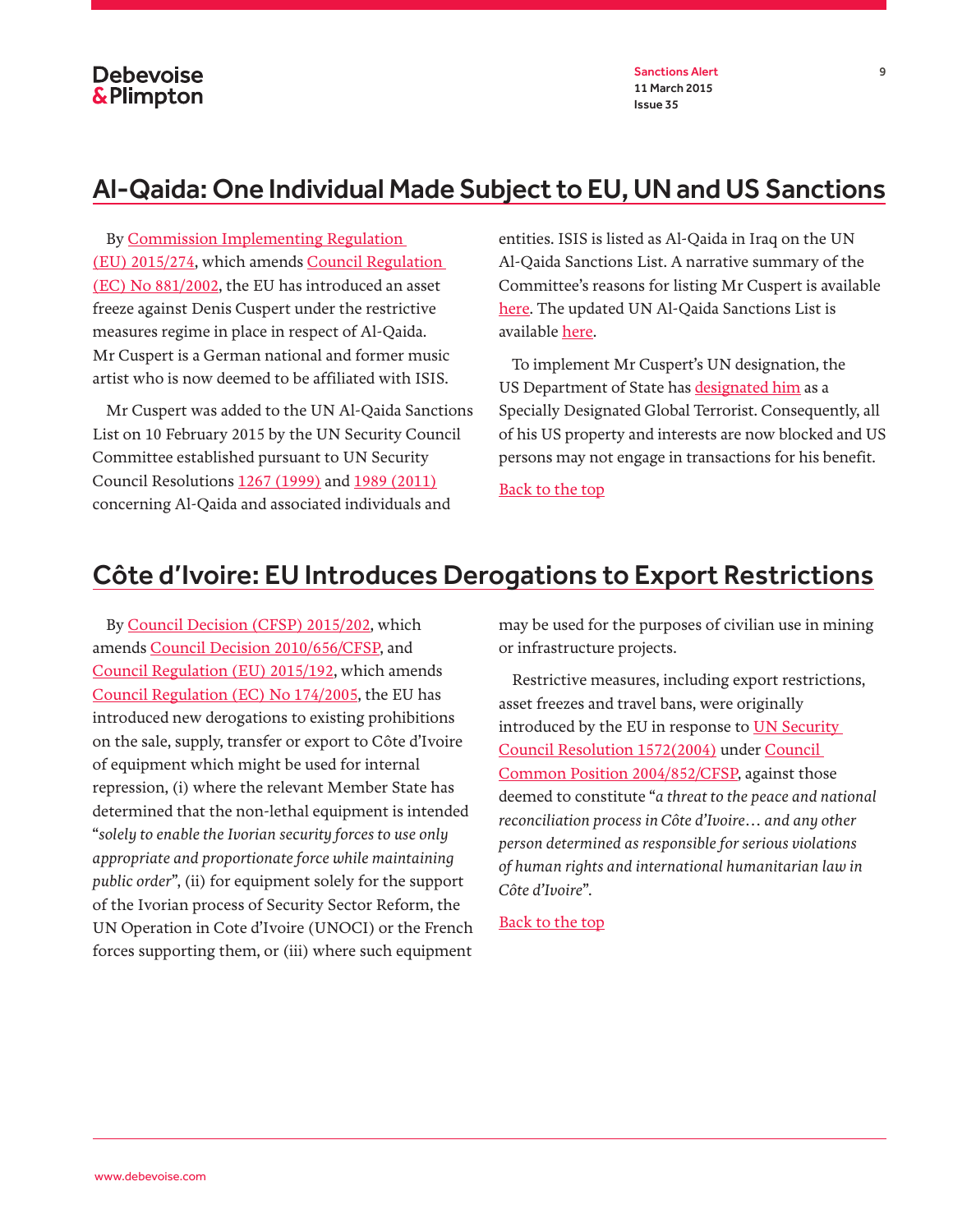Sanctions Alert 10 11 March 2015 Issue 35

#### <span id="page-9-0"></span>Iran: One Individual and One Entity Re-Listed

By [Council Implementing Regulation \(EU\) 2015/230,](http://eur-lex.europa.eu/legal-content/EN/TXT/PDF/?uri=OJ:JOL_2015_039_R_0002&from=EN) the EU has re-imposed asset freezes against Gholam Golparvar and the National Iranian Tanker Company pursuant to [Council Regulation \(EU\) No 267/2012.](http://eur-lex.europa.eu/legal-content/EN/TXT/PDF/?uri=CELEX:32012R0267&qid=1424207412421&from=EN) The asset freezes previously in place against Mr Golparvar and the National Iranian Tanker Company were annulled by the General Court of the European Union, in respect of Mr Golparvar, in its judgment of 12 December 2013 in Case T-58/12 (summary available [here](http://eur-lex.europa.eu/legal-content/EN/TXT/PDF/?uri=CELEX:62012TA0058&qid=1424207140182&from=EN)), and in respect of the National Iranian Tanker Company, in [judgment of 3 July 2014](http://eur-lex.europa.eu/legal-content/EN/TXT/HTML/?uri=CELEX:62012TJ0565&qid=1424207293483&from=EN) in Case T-565/12.

Mr Golparvar and the National Iranian Tanker Company applied to the High Court in London for an injunction to prevent the UK government from voting in favour of their re-listing. The application was refused by the High Court in its [judgment of 9 February 2015](http://www.bailii.org/cgi-bin/markup.cgi?doc=/ew/cases/EWHC/Admin/2015/282.html&query=National+and+Iranian+and+Tanker&method=boolean) in *National Iranian Tanker Company and Gholam Hossein Golparvar v Secretary of State for Foreign and Commonwealth Affairs* [2015] EWHC 282.

[Back to the top](#page-0-0)

### <span id="page-9-1"></span>Syria: General Court of the EU Upholds Restrictive Measures Against Tarif Akhras

The General Court of the EU has rejected challenges to restrictive measures imposed by the EU against Tarif Akhras, a prominent Syrian business person, since 23 March 2012. Mr Akhras was originally made subject to the EU restrictive measures regime in respect of Syria in September 2011, and was subsequently relisted in successor regimes in 2012 and 2013.

The General Court upheld an application to annul those restrictive measures imposed prior to 23 March 2012 on the grounds that the Council failed to provide adequate and sufficient reasons for the imposition

of restrictive measures against him. These restrictive measures were, however, superseded by those introduced in 2012 and 2013, and so their annulment has limited practical effect.

Challenges to restrictive measures imposed after 23 March 2012 were rejected by the General Court on grounds (i) that the Council gave insufficient notice to Mr Akhras of the restrictive measures, (ii) that the Council failed to give sufficiently clear and detailed reasons for the imposition of the relevant restrictive measures, and (iii) that the Council erred in law by applying a presumption that, by virtue of Mr Akhras being a leading businessman in Syria, he was providing economic support to the Syrian regime.

[Judgment of the General Court of the European Union in](http://curia.europa.eu/juris/document/document_print.jsf?doclang=EN&text=&pageIndex=0&part=1&mode=req&docid=162237&occ=first&dir=&cid=437415)  *[Tarif Akhras v Council of the European Union](http://curia.europa.eu/juris/document/document_print.jsf?doclang=EN&text=&pageIndex=0&part=1&mode=req&docid=162237&occ=first&dir=&cid=437415)* (T-579/11) [Back to the top](#page-0-0)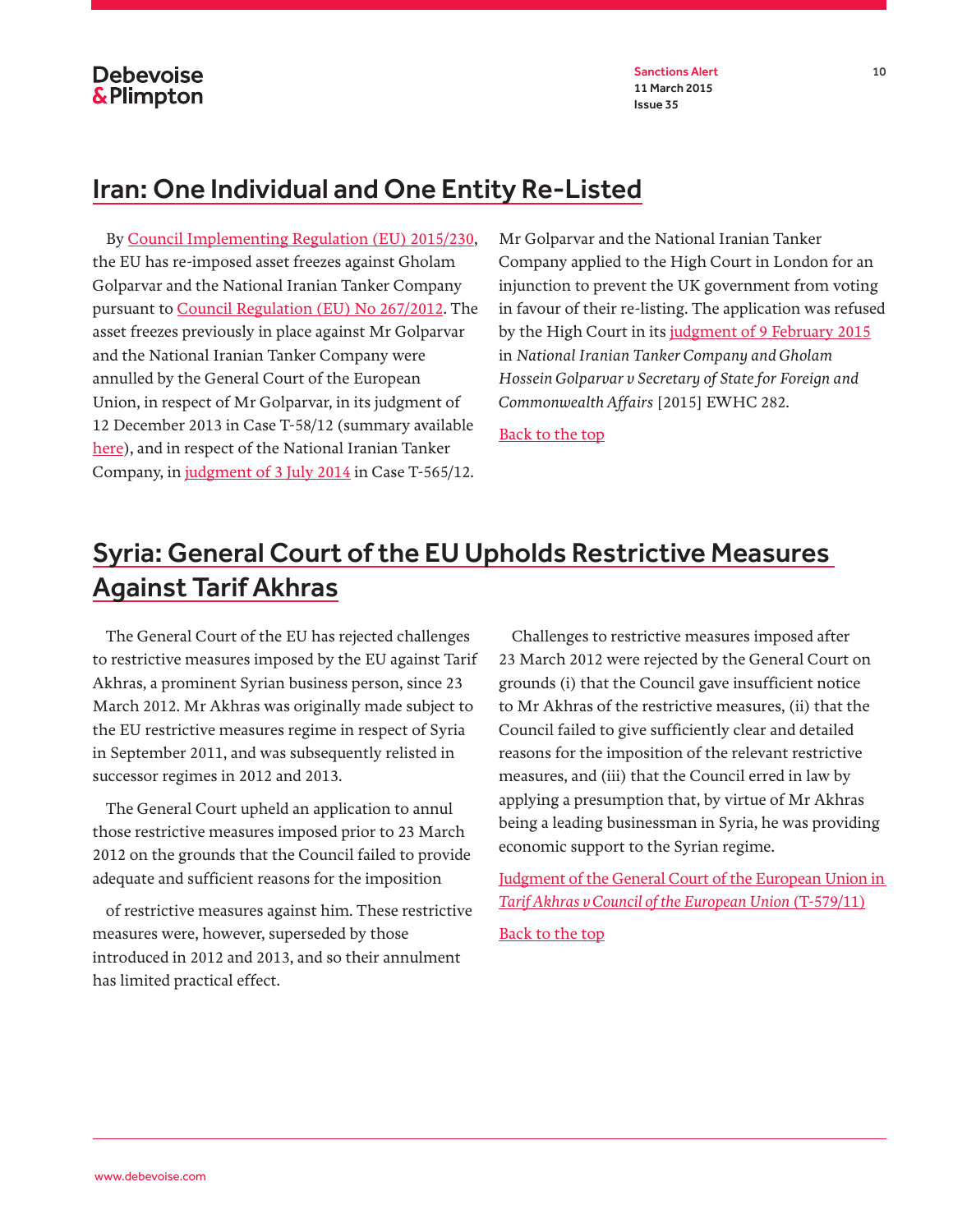Sanctions Alert 11 11 March 2015 Issue 35

# Syria: Annulment of Asset Freeze Against Mazen Al-Tabbaa Takes Effect

Pursuant to the judgment of the General Court of the European Union in respect of *Al-Tabbaa v Council of the European Union* [\(Cases T-329/12 and T-74/13](http://eur-lex.europa.eu/legal-content/EN/TXT/PDF/?uri=CELEX:62012TA0329&qid=1424365297424&from=EN)), published on 25 August 2014, the asset freeze imposed against Mazen Al-Tabbaa pursuant to the EU restrictive measures regime in respect of Syria has been removed by annulment of the relevant EU instruments, insofar as they relate to Mr Al-Tabbaa. The effects of the

judgment, which had ordered the annulment of the restrictive measures, had been stayed for a period of 2 months and 10 days to permit the EU to appeal. The EU failed to bring an appeal within this period and accordingly the annulment of the asset freeze against Mr Al-Tabbaa has taken effect.

[Back to the top](#page-0-0)

### <span id="page-10-0"></span>Zimbabwe: EU Renews Sanctions Regime

On 19 February 2015, pursuant to [Council Decision](http://eur-lex.europa.eu/legal-content/EN/TXT/PDF/?uri=OJ:JOL_2015_047_R_0011&rid=1)  [\(CFSP\) 2015/277,](http://eur-lex.europa.eu/legal-content/EN/TXT/PDF/?uri=OJ:JOL_2015_047_R_0011&rid=1) the EU extended the duration of the restrictive measures regime currently in force in respect of Zimbabwe under [Council Decision 2011/101/CFSP.](http://eur-lex.europa.eu/legal-content/EN/TXT/PDF/?uri=CELEX:32011D0101&rid=1) The restrictive measures are now in place until 20 February 2016.

The current restrictive measures in force in respect of Zimbabwe comprise (i) a ban on the provision of arms and military equipment or related technical or financial assistance, (ii) a ban on the provision of equipment that may be used for internal repression, or to provide related technical or financing assistance, and (iii) asset freezes and travel bans against specified members of the Zimbabwean government (currently limited to Robert Mugabe, President of Zimbabwe, and his wife, Grace Mugabe) and an asset freeze against one entity, Zimbabwe Defence Industries.

The names of five deceased persons who were subject to the restrictive measures regime were also removed by [Council Implementing Regulation \(EU\) 2015/275](http://eur-lex.europa.eu/legal-content/EN/TXT/PDF/?uri=OJ:JOL_2015_047_R_0009&rid=1), which amends [Council Regulation \(EC\) No 314/2004.](http://eur-lex.europa.eu/legal-content/EN/TXT/PDF/?uri=CELEX:32004R0314&rid=1)

*Reuters* [Article](http://www.reuters.com/article/2015/02/20/us-zimbabwe-eu-sanctions-idUSKBN0LO14L20150220) [Back to the top](#page-0-0)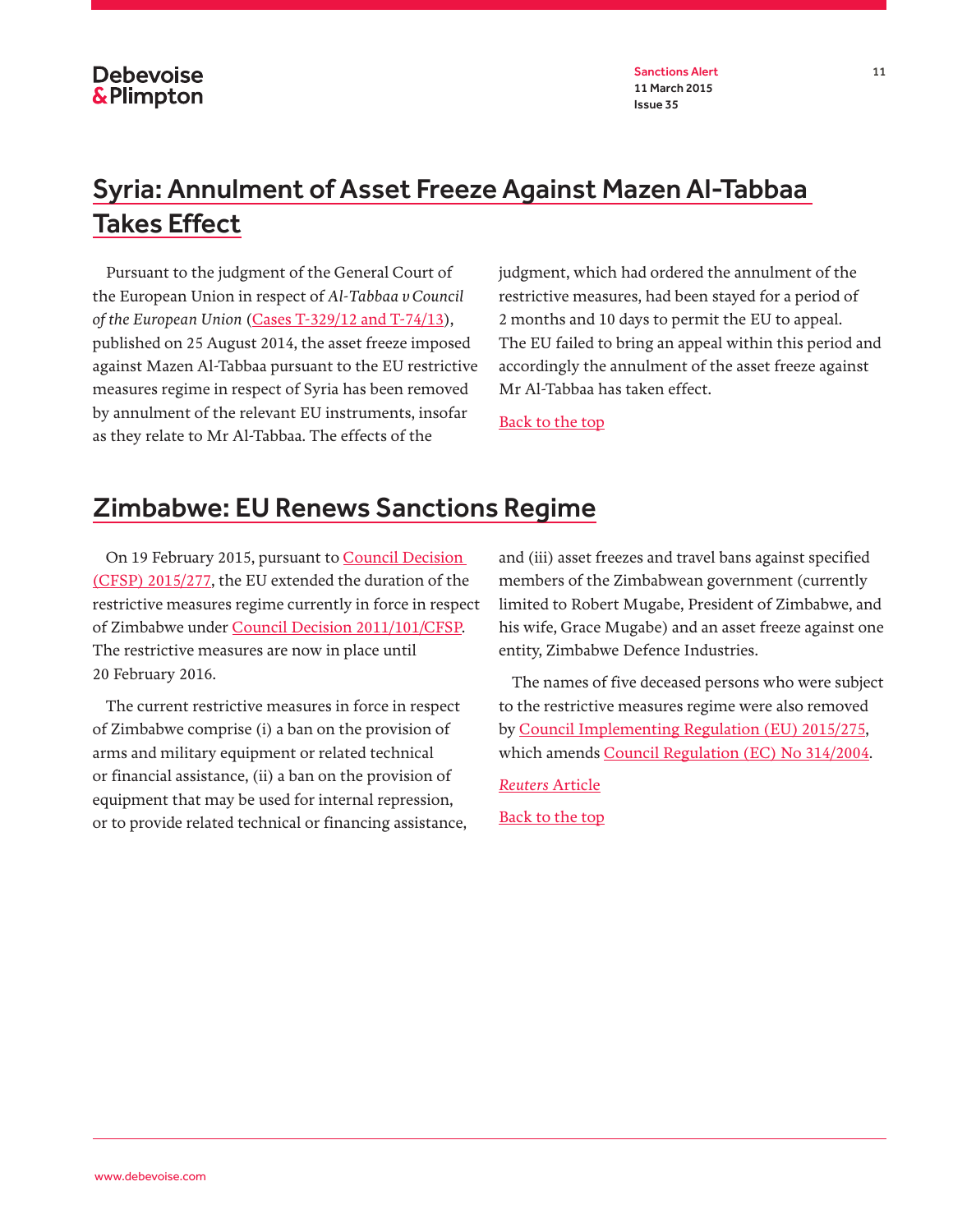Sanctions Alert 12 11 March 2015 Issue 35

### <span id="page-11-0"></span>US News

# <span id="page-11-1"></span>US Imposes Sanctions on Venezuelan Government Officials

On 9 March 2015, President Obama issued a new [executive order](http://www.treasury.gov/resource-center/sanctions/Programs/Documents/venezuela_eo.pdf) implementing the Venezuela Defense of Human Rights and Civil Society Act of 2014 by blocking the property of seven individuals associated with the Government of Venezuela. According to a [statement](http://www.whitehouse.gov/the-press-office/2015/03/09/statement-press-secretary-venezuela) by the White House Press Secretary, the sanctions are a response to acts of public corruption and intimidation of political opponents by the Venezuelan Government. The seven listed individuals are associated with the Venezuelan military forces,

intelligence agencies, national police, or prosecution service. The executive order also authorises the Secretary of the Treasury to designate additional individuals and entities. The White House has issued a [fact sheet](http://www.whitehouse.gov/the-press-office/2015/03/09/fact-sheet-venezuela-executive-order) detailing the reasons for imposing sanctions on the listed individuals and explaining that the sanctions do not target the people or economy of Venezuela.

[Back to the top](#page-0-0)

### <span id="page-11-2"></span>US Extends Zimbabwe Sanctions for an Additional Year

On 3 March 2015, President Obama [extended](http://www.whitehouse.gov/the-press-office/2015/03/03/notice-continuation-national-emergency-respect-zimbabwe) US sanctions against Zimbabwe for an additional year. While the US has not imposed a general trade ban on Zimbabwe, it has blocked the property of persons in Zimbabwe who interfere in democratic institutions and processes, perpetuate violence and human rights abuses against political opponents, and engage in

acts of public corruption. Over 100 individuals, including Zimbabwe's President Robert Mugabe, and approximately 70 entities are currently listed under the Zimbabwe sanctions.

[Back to the top](#page-0-0)

## Top NY Financial Regulator Calls for Stricter Oversight of Banks' AML Systems, Stresses Individual Accountability

On 25 February 2015, Benjamin Lawsky, the superintendent of the New York Department of Financial Services ("DFS"), [delivered a speech](http://www.dfs.ny.gov/about/speeches_testimony/sp150225.htm) at Columbia Law School on his view of the role in the US federal system of the financial regulators of the 50 US states. He believes that state regulators can play an important role in protecting the integrity of the US financial system by providing additional resources to supplement the limited resources of federal regulators. He also discussed his view that individuals should be held accountable for misconduct at financial firms, and he noted that DFS has focused increasingly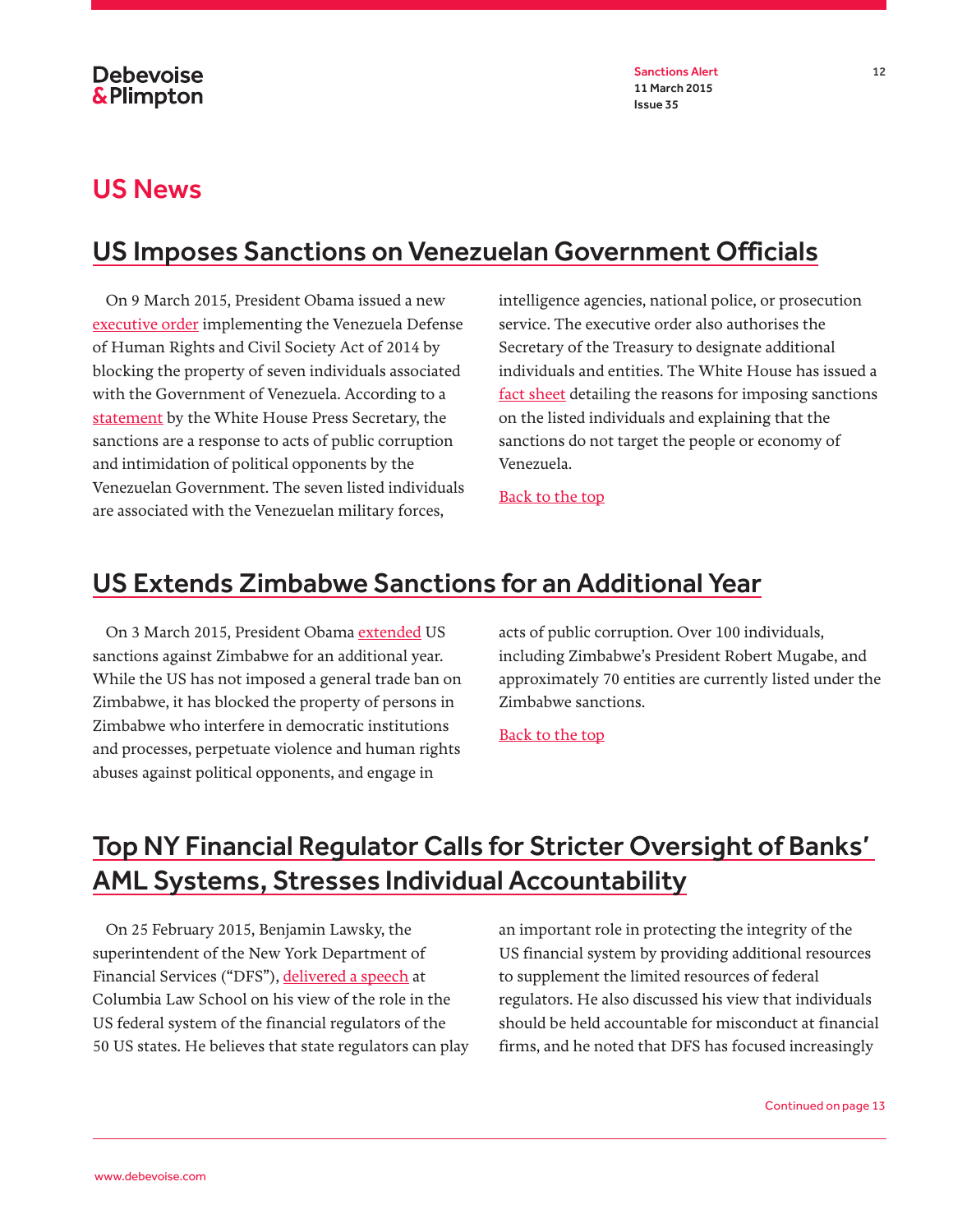Sanctions Alert 13 11 March 2015 Issue 35

on individual accountability. Superintendent Lawsky also stressed the importance of maintaining effective anti-money-laundering ("AML") programmes to prevent terrorist financing. He said that DFS was considering conducting random audits of financial firms' AML systems and imposing a requirement on senior executives to "personally attest to the adequacy and robustness of those systems", much as they are currently required to attest to the accuracy of financial statements. He concluded his speech by discussing measures to strengthen information security in the financial sector.

Recent DFS actions have been consistent with Superintendent Lawsky's views both on the role of state regulators and on individual accountability for compliance violations. In June 2014, as part of

the [settlement](http://www.dfs.ny.gov/about/press2014/pr1406301.htm) between BNP Paribas and state and federal regulators for violations of sanctions laws, DFS collected \$2.24 billion of the overall \$8.9 billion fine and required the bank to terminate the employment of 13 individuals, including the Chief Operating Officer, two senior compliance officers, and two other group heads, and take disciplinary action against 32 other employees. In the insurance sector as well, DFS has [actively policed](http://www.propertycasualty360.com/2013/08/29/lawsky-ny-dfs-probing-lloyds-iran-dealings) compliance with federal sanctions laws involving Iran. DFS's focus on individual accountability also is illustrated by its December 2014 [settlement](http://www.dfs.ny.gov/about/press2014/pr1412221.htm) with Ocwen Financial for misconduct in servicing subprime mortgages, which involved the resignation of Ocwen's Executive Chairman.

[Back to the top](#page-0-0)

### <span id="page-12-0"></span>US Applies Further Pressure to the Sinaloa Cartel

On 17 February 2015, the Treasury Department [announced](http://www.treasury.gov/press-center/press-releases/Pages/jl9775.aspx) further sanctions under the Foreign Narcotics Kingpin Designation Act ("Kingpin Act") against one individual and one entity believed to be associated with the Sinaloa Cartel in Mexico. According to the Treasury Department, Francisco Javier Gastelum Serrano and his scaffolding company, Andamios

Dalmine, support the cocaine-distribution network of his elder brother, Cesar Gastelum Serrano, by handling illicitly received funds. This action follows the [previous designation](http://www.treasury.gov/press-center/press-releases/Pages/jl9730.aspx) in December 2014 of three other Serrano brothers.

[Back to the top](#page-0-0)

#### <span id="page-12-1"></span>US Allows More Telecommunications Exports to Sudan

On 18 February 2015, the United States Departments of Commerce and Treasury adopted new rules easing restrictions on telecommunications exports to Sudan. These changes are intended to further the US government's stated commitment to promote the advancement of the free flow of information in Sudan.

The newly expanded rules are modelled after the approach adopted in Iran General License D-1 in respect of telecommunications exports to Iran.

The Department of Commerce adopted changes [to the Export Administration Regulations](http://www.bis.doc.gov/index.php/forms-documents/doc_download/1197-80-fr-8520)  [\("EAR"\)](http://www.bis.doc.gov/index.php/forms-documents/doc_download/1197-80-fr-8520) expanding the scope of authorised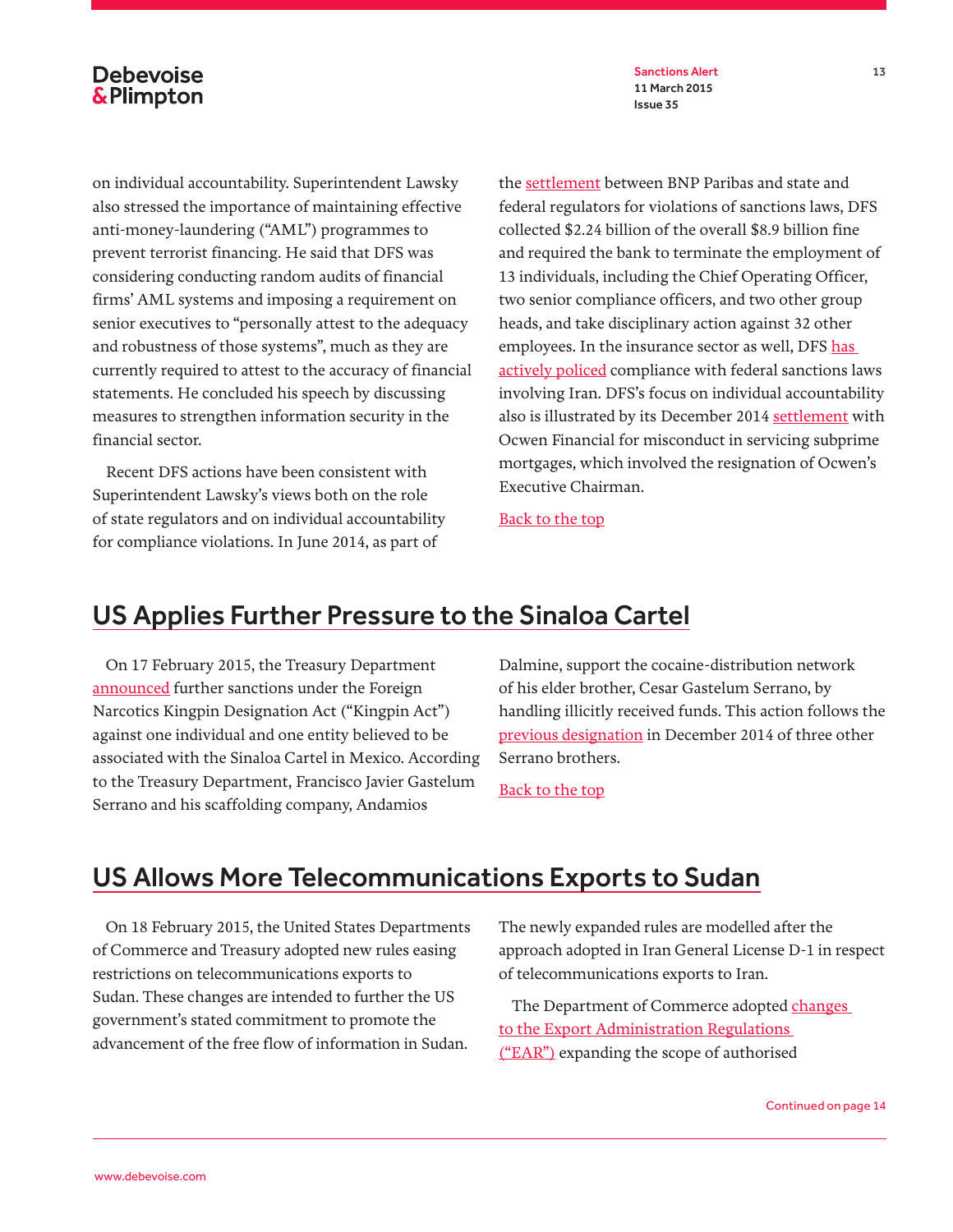Sanctions Alert 14 11 March 2015 Issue 35

telecommunications-related exports to Sudan. Exports for the development of civil telecommunications in Sudan were previously subject to a policy of general denial but now will be evaluated on a case-by-case basis. The licence exception allowing exportation of consumer communications devices to Sudan has been expanded to include additional devices, including GPS devices. Additionally, the licence requirement for re-export to Sudan of certain telecommunications software has been removed.

At the same time, the Department of the Treasury made corresponding [changes to the Sudan Sanctions](http://www.treasury.gov/resource-center/sanctions/Programs/Documents/sudan_gl_comm.pdf) Regulations. These regulations cover aspects of telecommunications transactions with Sudan that are beyond the scope of the EAR. For example, US persons are now authorised to export certain communicationsrelated hardware that is not subject to the EAR from third countries to Sudan. However, the leasing of satellite or terrestrial network transmission capacity to persons in Sudan remains forbidden without a specific licence.

[Back to the top](#page-0-0)

#### <span id="page-13-0"></span>US Removes Sanctions Against Al Taqwa Bank and Youssef Nada

On 26 February 2015, several individuals and entities located in Italy, Liechtenstein, the Bahamas, Switzerland, Austria and Tunisia [were removed](http://www.treasury.gov/resource-center/sanctions/OFAC-Enforcement/Pages/20150226.aspx) from the Specifically Designated Global Terrorists ("SDGT") list, including Al Taqwa Bank, its former chairman Youssef Nada, and a number of affiliated entities. The individuals and entities [had been listed](http://www.treasury.gov/resource-center/sanctions/OFAC-Enforcement/Pages/20011107.aspx) on 7 November 2001. At the time, then-Treasury

Secretary Paul O'Neill had called Al Taqwa and another organisation "[financiers of terror"](http://www.treasury.gov/press-center/press-releases/Pages/po770.aspx), alleging that Al Taqwa acted as a financial advisor to Al-Qaida. The Treasury Department gave no reason for the delistings.

[Back to the top](#page-0-0)

### <span id="page-13-1"></span>US Targets International Steroid Distribution Network

On 24 February 2015, the Treasury Department [announced](http://www.treasury.gov/press-center/press-releases/Pages/jl9980.aspx) that it has blocked the property of five individuals and 14 entities associated with the international steroid trafficking network led by Mihael Karner, a Slovenian national. The individuals and entities have been designated under the Kingpin Act. The newly designated individuals are Mr Karner's wife, his brother, a cousin, and two other individuals that the Treasury Department has identified as

key members of the Karner organization. Mr Karner himself was designated previously. All 14 entities are owned or controlled either by Mr Karner or one of the five newly sanctioned individuals. The Treasury Department has released a [diagram](http://www.treasury.gov/resource-center/sanctions/Programs/Documents/k_steroid_net_022015.pdf) identifying the newly sanctioned individuals and their relationship to Mr Karner.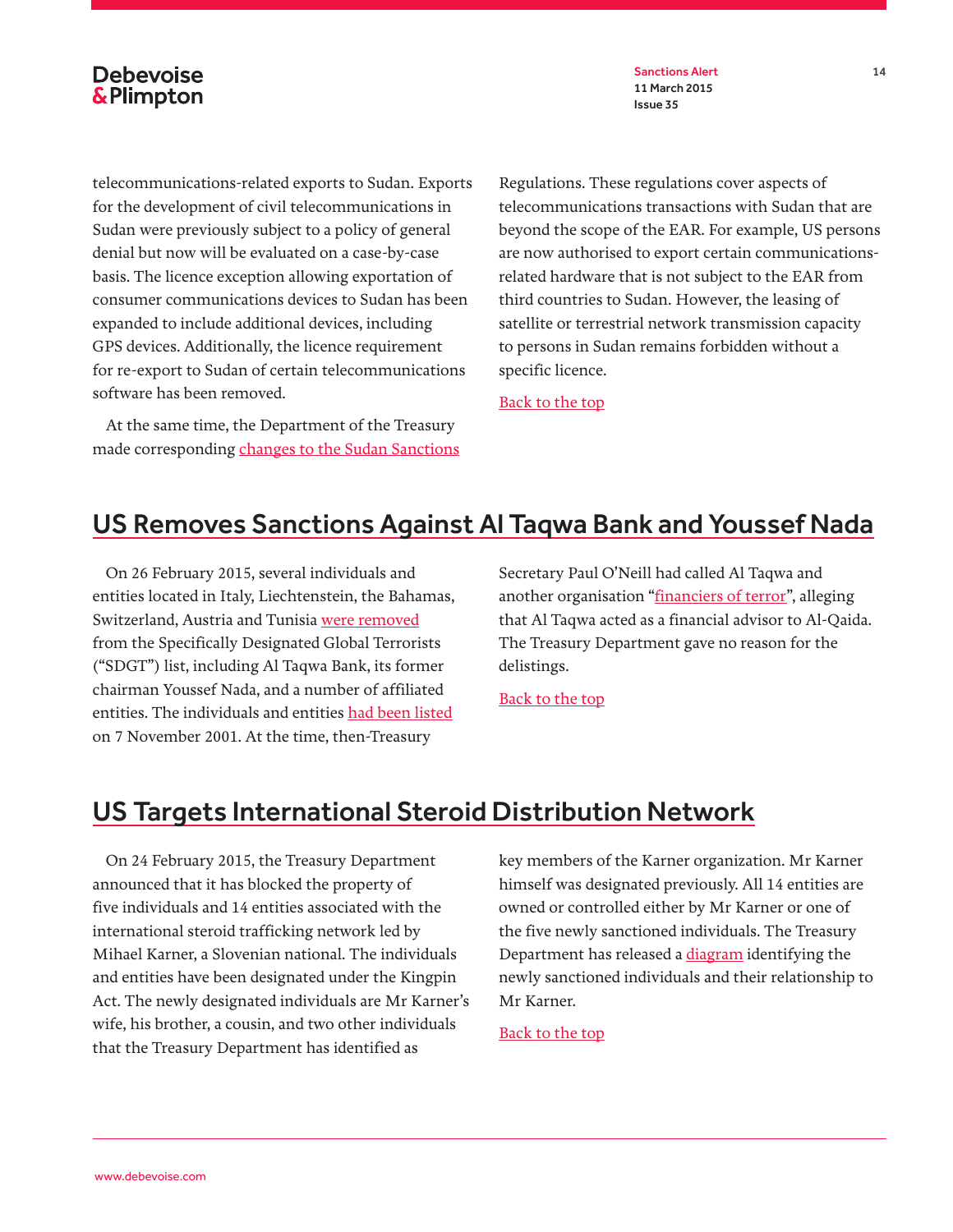

### <span id="page-14-0"></span>US Targets Nigeria-Based Hezbollah Support Network

On 26 February 2015, the US Treasury Department [added](http://www.treasury.gov/press-center/press-releases/Pages/jl9982.aspx) three individuals and three entities based in Nigeria to the SDGT list for their ties to the Lebanese organisation Hezbollah. The three individuals, Mustapha Fawaz, his brother Fouzi Fawaz, and Abdallah Tahini, are alleged to be members of a Hezbollah terrorist cell in Nigeria, and Mustapha Fawaz is alleged to be a major donor to Hezbollah.

The three blocked entities, Amigo Supermarket Limited, Wonderland Amusement Park and Resort Ltd, and Kafak Enterprises Limited, are Nigerian businesses that, according to the Treasury Department, are owned by the Fawaz brothers.

[Back to the top](#page-0-0)

### <span id="page-14-1"></span>US Delists Individuals and Entities from Narcotics List

On 24 February 2015, the Treasury Department [removed](http://www.treasury.gov/resource-center/sanctions/OFAC-Enforcement/Pages/20150224.aspx) Salvador Alba Cerda, a Mexican national, and the St. Kitts & Nevis offices of Freight Movers International from the Kingpin Act list. Both [were listed](http://www.treasury.gov/resource-center/sanctions/OFAC-Enforcement/Pages/20020131.aspx) pursuant to the Kingpin Act on 31 January 2002 as part of an effort to block the assets of individuals and entities thought to be "operating as [fronts for the drug cartels"](http://www.treasury.gov/press-center/press-releases/Pages/po967.aspx). The Treasury Department gave no reason for the delistings.

[Back to the top](#page-0-0)

#### <span id="page-14-2"></span>UK News

### <span id="page-14-3"></span>Belarus: UK Removes One Entity from the Asset Freeze Sanctions List

On 3 March 2015, HM Treasury issued a Financial [Sanctions Notice](https://www.gov.uk/government/publications/financial-sanctions-belarus) by which it removed BelTechExport from the Belarus sanctions list. This reflects a **Judgment** by the General Court of the European Union, on 9 December 2014, annulling Belarus-related restrictive measures that applied to BelTechExport.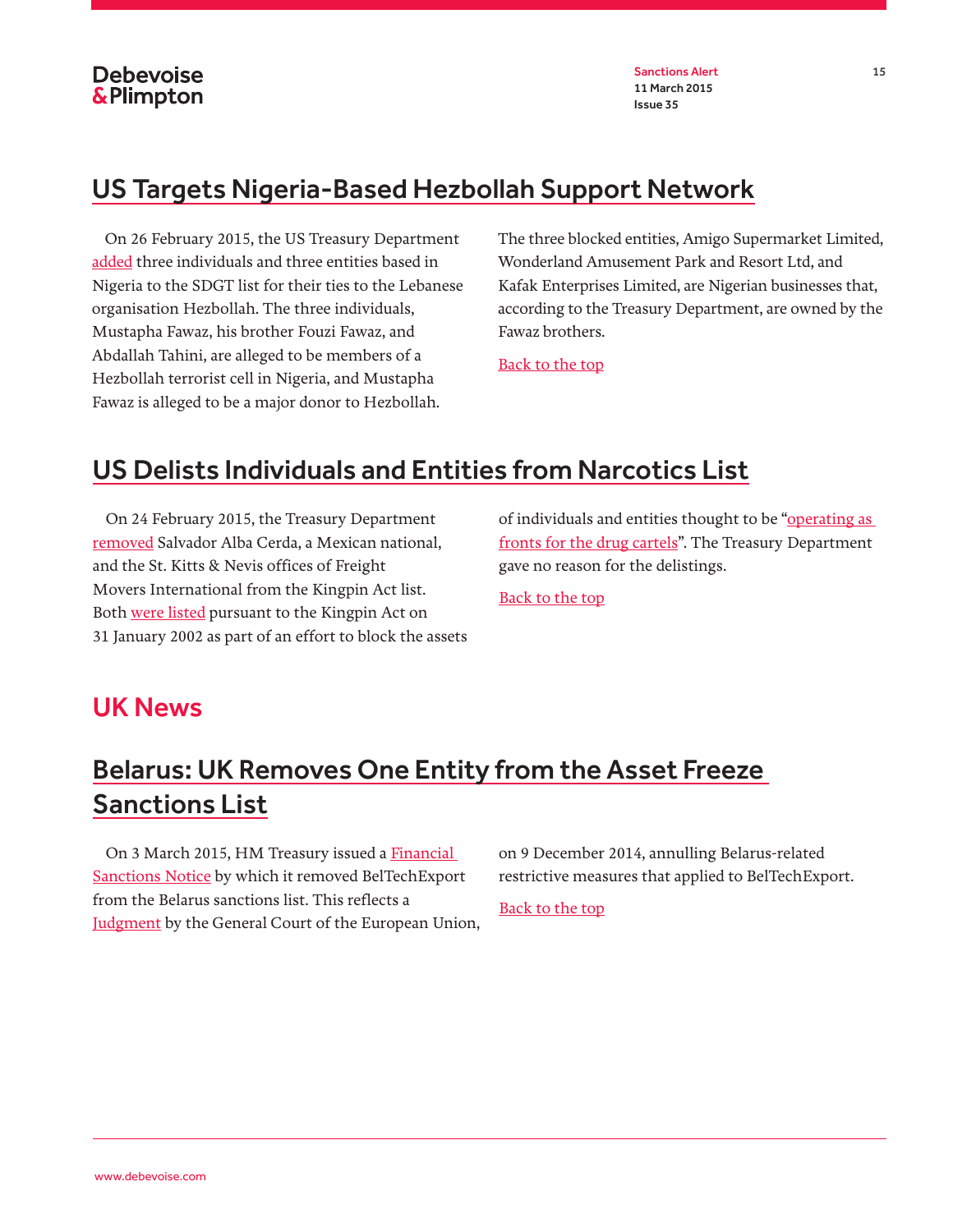Sanctions Alert 16 11 March 2015 Issue 35

# <span id="page-15-0"></span>UK Renews and Amends Final Designations in respect of ETA, Hezbollah and One Other

On 2 March 2015, HM Treasury issued a General [Notice of Renewal of Final Designations](https://www.gov.uk/government/publications/current-list-of-designated-persons-terrorism-and-terrorist-financing) by which it renewed the Final Designations in force against Mohamed Al-Nasser, Mohammed Al-Yacoub and Hasan Izz-Al-Din, individuals linked to the terrorist organisation Hezbollah, under the Terrorist Asset-Freezing etc. Act 2010 (the "Act"), which took effect from 2 March 2015.

On 13 February 2015, HM Treasury also published a [General Notice of Final Designation Amendments](https://www.gov.uk/government/publications/current-list-of-designated-persons-terrorism-and-terrorist-financing) in respect of the Hezbollah Military Wing, concerning amendments made to the information held in respect of the organisation on the UK's [consolidated list.](https://www.gov.uk/government/publications/financial-sanctions-consolidated-list-of-targets) The Amendments added further transliterations of Hezbollah, as well as specifically including Hezbollah's 'Jihad Council' and all units reporting to it.

On 13 February 2015, HM Treasury issued a General [Notice of Renewal of Final Designation](https://www.gov.uk/government/publications/current-list-of-designated-persons-terrorism-and-terrorist-financing) by which it renewed the Final Designation in force against Euzkadi Ta Askatasuna (commonly known as ETA), the Basque separatist organisation, under the Act, which took effect from 13 February 2015. ETA is a proscribed terrorist organisation under [Council Common](http://eur-lex.europa.eu/legal-content/EN/TXT/PDF/?uri=CELEX:32001E0931&qid=1424724013295&from=EN)  [Position 2001/931/CFSP](http://eur-lex.europa.eu/legal-content/EN/TXT/PDF/?uri=CELEX:32001E0931&qid=1424724013295&from=EN). [Council Regulation \(EC\)](http://eur-lex.europa.eu/legal-content/EN/TXT/PDF/?uri=CELEX:32001R2580&rid=1)  [No 2580/2001,](http://eur-lex.europa.eu/legal-content/EN/TXT/PDF/?uri=CELEX:32001R2580&rid=1) which is given effect in the UK by the Act, requires EU Member States to take certain steps to combat the funding of terrorist organisations.

[Back to the top](#page-0-0)

### <span id="page-15-1"></span>Hamas: UK Renews Final Designations Against Four Individuals

On 23 February 2015, HM Treasury issued a [General](https://www.gov.uk/government/publications/current-list-of-designated-persons-terrorism-and-terrorist-financing)  [Notice of Renewal of Final Designations](https://www.gov.uk/government/publications/current-list-of-designated-persons-terrorism-and-terrorist-financing), whereby it renewed the designation under the Act of four individuals linked with Hamas, which are subject to EU restrictive measures under its anti-terrorism restrictive measures regime. Accordingly, the asset freezes imposed against these individuals will continue in force for another year.

The four individuals are: (i) Imad Khalil Al-Alam; (ii) Usma Hamdan; (iii) Dr Musa Marzouk; and (iv) Khalid Mishaal.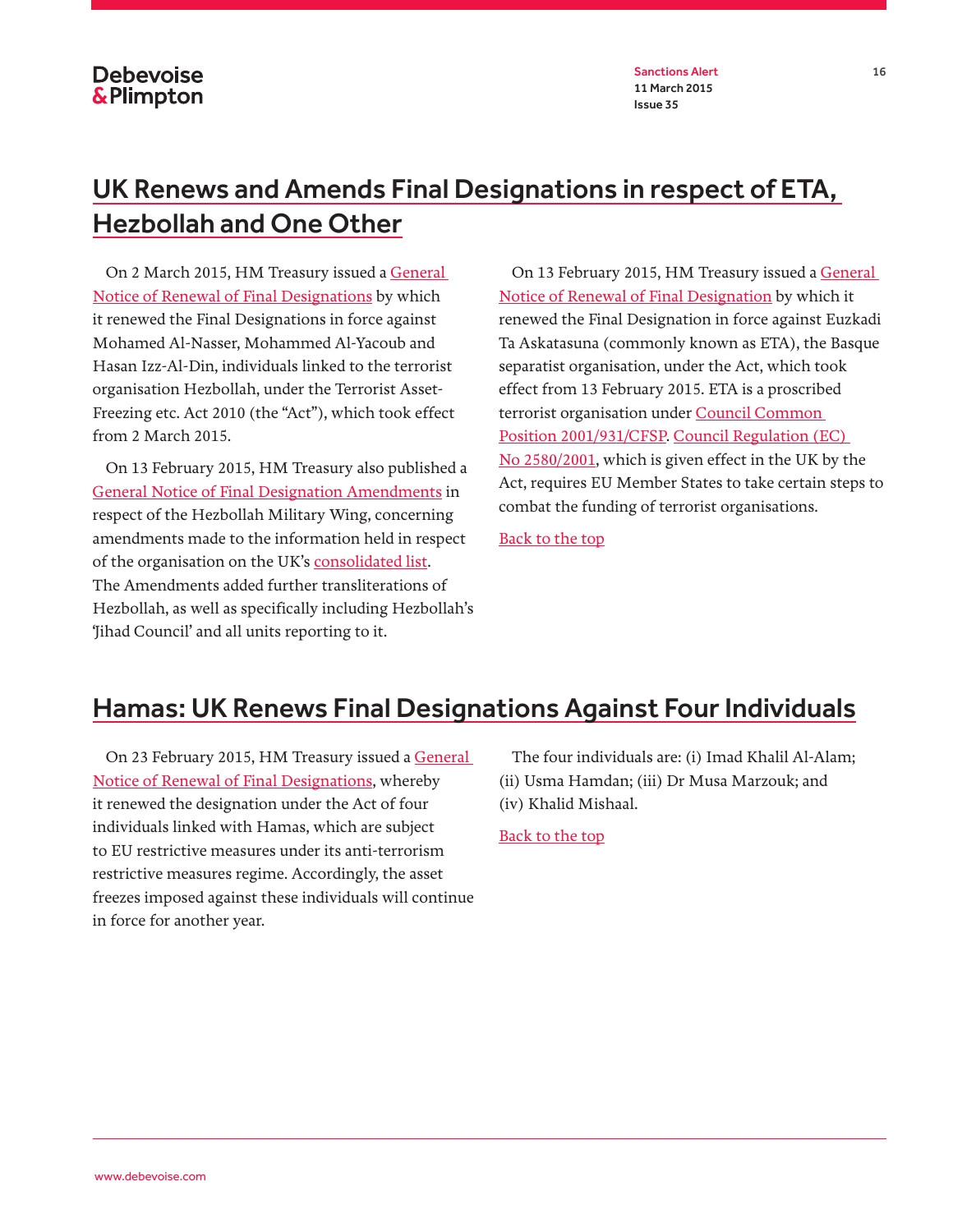Sanctions Alert 17 11 March 2015 Issue 35

#### <span id="page-16-0"></span>UN News

# <span id="page-16-1"></span>South Sudan: UN Security Council Passes Resolution to Impose Sanctions on South Sudan

On 3 March 2015, the United Nations Security Council adopted [Resolution 2206 \(2015\)](http://www.un.org/en/ga/search/view_doc.asp?symbol=S/RES/2206%20(2015)) to establish a South Sudan Sanctions Committee and impose sanctions against South Sudan. All Member States, for a period of one year, shall (i) take the necessary measures to prevent the entry into or transit through their territories of any individual designated by the Sanctions Committee and (ii) freeze all funds, other financial assets, and economic resources located in their territories that are owned or controlled by

individuals designated by the Sanctions Committee. The Sanctions Committee, consisting of all the members of the Security Council, shall monitor the implementation of the sanctions measures and shall designate individuals who are responsible for, or have engaged in, actions or policies that threaten the peace, security, or stability of South Sudan.

[Back to the top](#page-0-0)

# <span id="page-16-2"></span>Al-Qaida: UN Security Council Committee Adds One Individual to Sanctions List

On 19 February 2015, the UN Security Council Committee, established pursuant to UN Security Council Resolutions [1267 \(1999\)](http://www.un.org/en/ga/search/view_doc.asp?symbol=S/RES/1267(1999)) and [1989 \(2011\),](http://www.un.org/en/ga/search/view_doc.asp?symbol=S/RES/1989(2011)) amended the listing for one individual on the UN Al-Qaida Sanctions List, Khalifa Muhammad Turki Al-Subaiy, a Qatari national. Mr Al-Subaiy was originally listed on the UN Al-Qaida Sanctions List on the grounds that he acted as a financier and facilitator to the senior leadership of Al-Qaida.

The current UN Al-Qaida Sanctions List is available [here](http://www.un.org/sc/committees/1267/aq_sanctions_list.shtml).

[UN Security Council Committee Press Release](http://www.un.org/press/en/2015/sc11790.doc.htm)

[Back to the top](#page-0-0)

### <span id="page-16-3"></span>DRC: UN Security Council Committee Updates Sanctions List

On 5 February 2015, the UN Security Council Committee, established pursuant to UN Security Council Resolution 1533 (2004), updated the UN DRC Sanctions List by amending listing details in respect of 31 individuals and 9 entities. The updated UN DRC Sanctions List is available here.

[UN Security Council Committee Press Release](http://www.un.org/press/en/2015/sc11772.doc.htm) [Back to the top](#page-0-0)